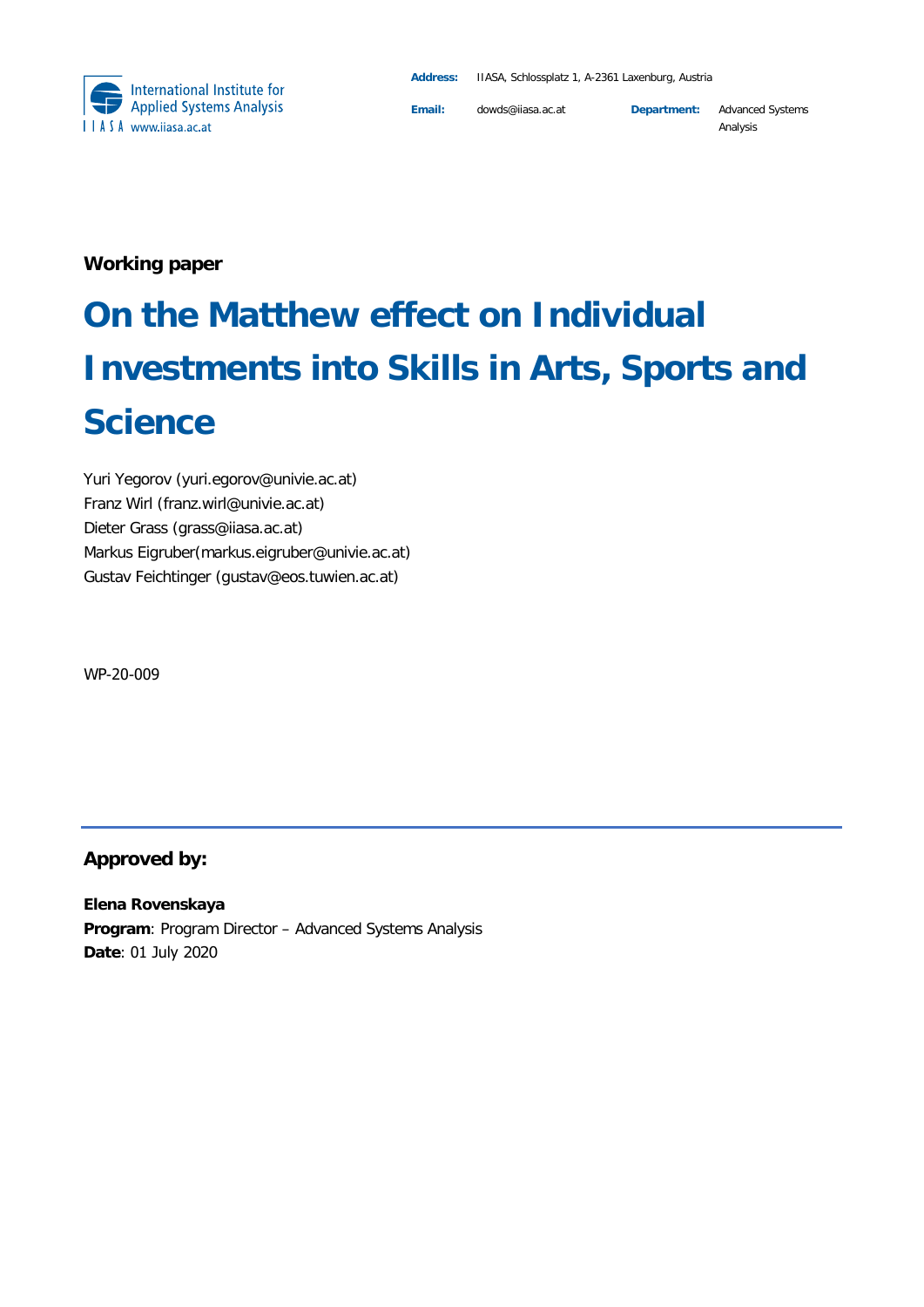### **Table of contents**

| 3.1 |  |
|-----|--|
| 3.2 |  |
| 3.3 |  |
|     |  |
|     |  |
|     |  |
| 5.1 |  |
| 5.2 |  |
| 5.3 |  |
|     |  |
|     |  |
|     |  |

#### **ZVR 524808900**

This research was funded by IIASA and its National Member Organizations in Africa, the Americas, Asia, and Europe.



This work is licensed under a [Creative Commons Attribution-NonCommercial 4.0 International License.](https://creativecommons.org/licenses/by-nc/4.0/#_blank) For any commercial use please contact [repository@iiasa.ac.at](mailto:repository@iiasa.ac.at)

Working Papers on work of the International Institute for Applied Systems Analysis receive only limited review. Views or opinions expressed herein do not necessarily represent those of the institute, its National Member Organizations, or other organizations supporting the work.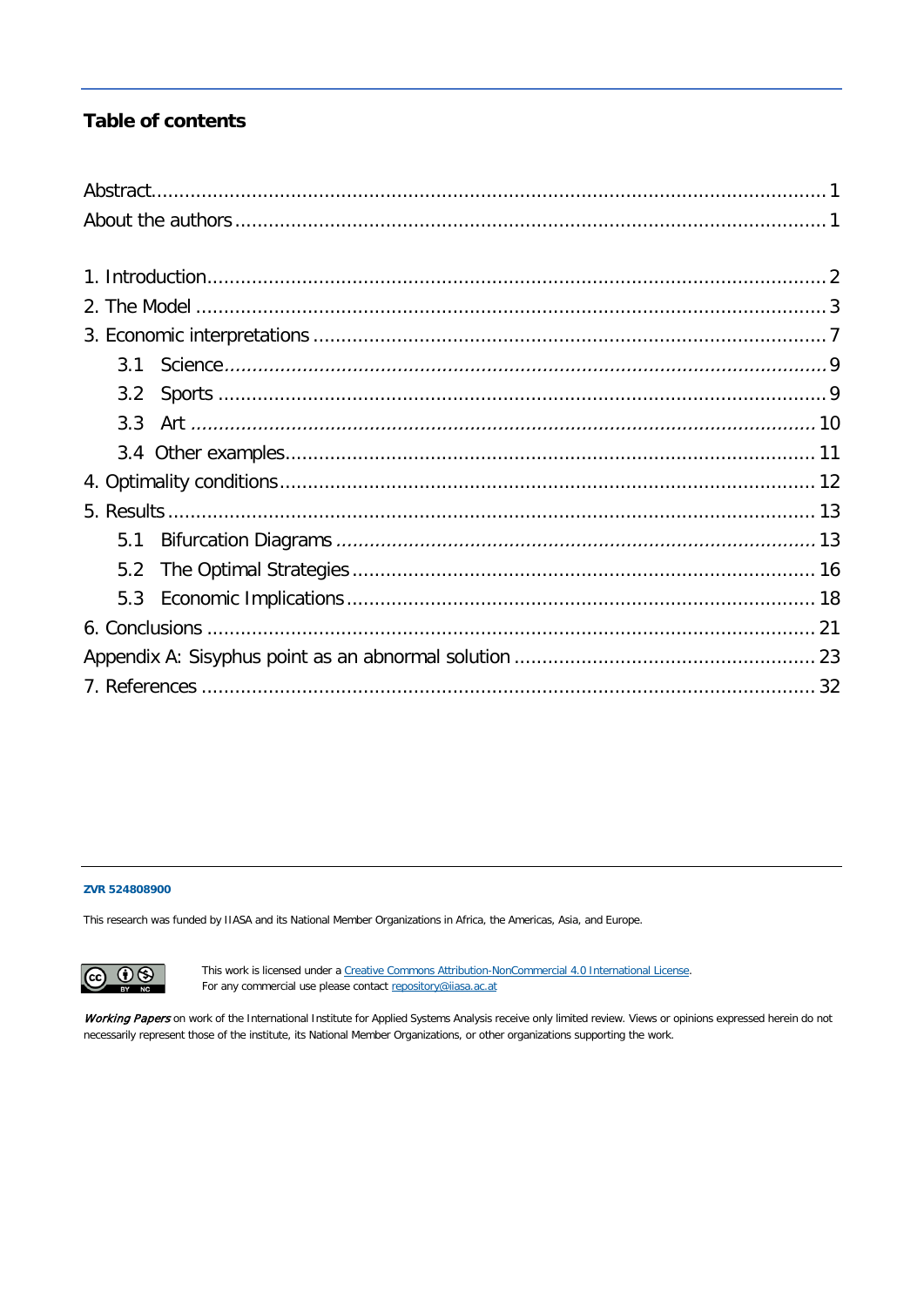## On the Matthew Effect on Individual Investments into Skills in Arts, Sports and Science

Yuri Yegorov<sup>1</sup>, Franz Wirl<sup>1</sup>, Dieter Grass<sup>2</sup>, Markus Eigruber<sup>1</sup>, and Gustav Feichtinger<sup>3</sup>

 ${}^{1}$ Faculty of Business, Economics and Statistics, University of Vienna  $2$ International Institute for Applied Systems Analysis (IIASA), Laxenburg,

Austria

<sup>3</sup>Department for Operations Research and Control Systems, Institute of Statistics and Mathematical Methods in Economics, Vienna University of Technology, Vienna, Austria

#### Abstract

The paper describes the process of capital accumulation subject to the following characteristics: (i) convex returns to (human) capital; (ii) the need to self finance the investment. This set up is applicable to explain some peculiarities in arts, sports and science, inter alia, the "Matthew effect" coined in Merton (1968) to explain why prominent researchers get disproportional credit for their work. The potential young artist's (or sportsman's or even scientist's) optimal strategies include quitting, or continuing and even expanding one's human capital in a profession. Both outcomes are separated by a threshold level in human capital. In addition, it can be optimal to stay in business although consumption falls and stays at the subsistence level (we call this outcome a "Sisyphus point").

Keywords: Human capital accumulation, Growth, Convex returns, Threshold, Matthew effect, Sisyphus point.

JEL Classification C61, E20, I24, I26, Z11.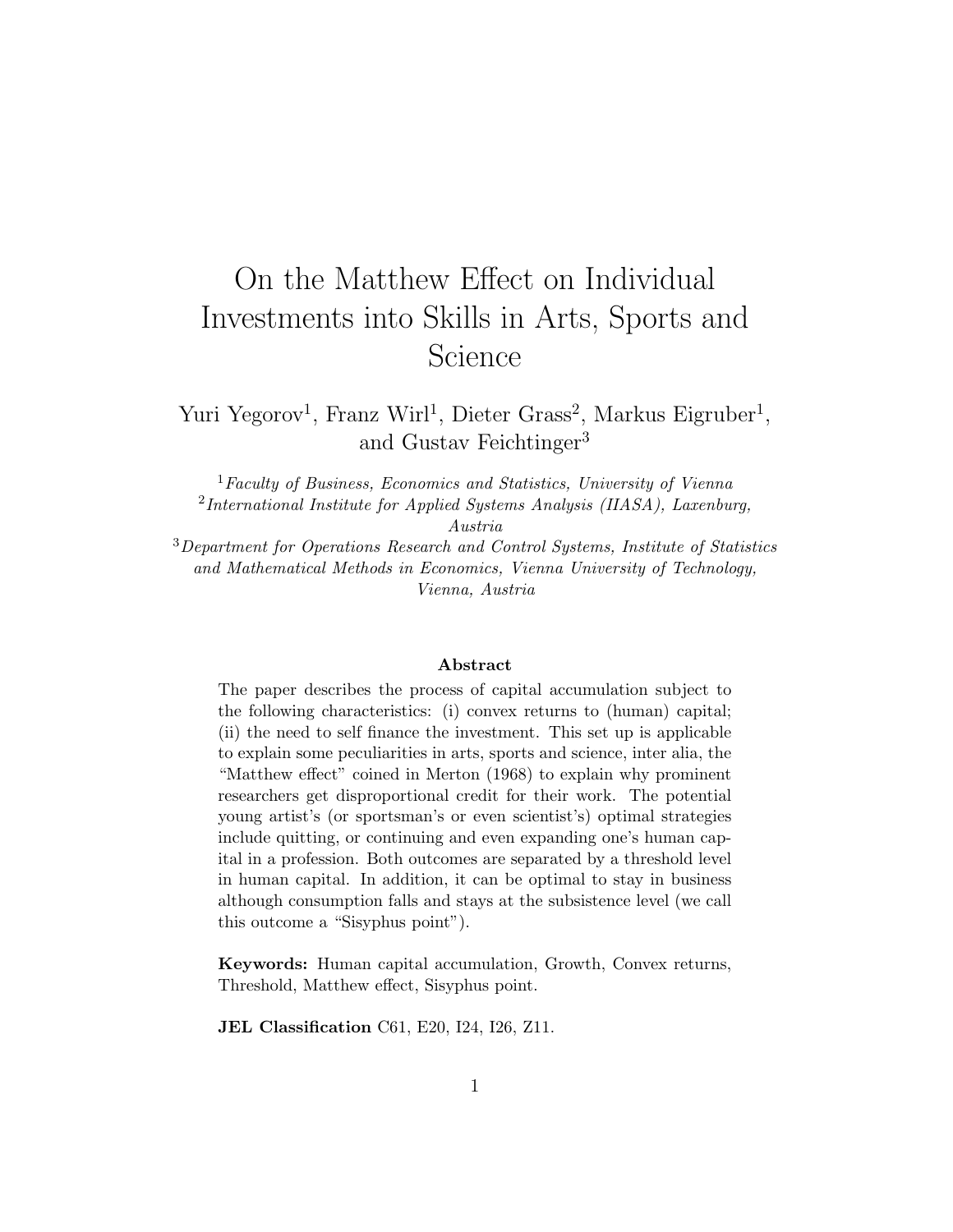## 1 Introduction

This paper presents a variation of the Ramsey model of optimal investment with the following special features: convex returns to capital and convex opportunity costs for investment. In addition, we impose the constraint of no debt at any point in time and this set up allows for complex and interesting dynamics including multiple equilibria separated by a threshold. One goal of the proposed simple model is to show the possibility of a threshold of the Sisyphus type, i.e., the optimality of an outcome at the boundary of zero consumption, which simultaneously separates an interior equilibrium from an attractor to the origin (quitting the business, art, sport, science etc.), which explains, e.g., why a very high fraction of researchers have none or very few publications with none or at best very few citations. Moreover, this outcome leads to the mathematically interesting, and in the context of intertemporal optimization in economics, (very) rare, necessary concern about the normality of an optimal control problem, compare the example of Halkin (1974) and El-Hodiri (1971).

However, this framework is not only of formal interest, but allows for a number of interesting interpretations and moreover complex dynamics and thresholds. The convex return addresses the earnings of an exceptional talent or prominent often coined the Matthew effect: "For to every one who has will more be given, and he will have abundance; but from him who has not, even what he has will be taken away", Matthew 25:29. This point was first addressed by the sociologist Robert K. Merton (1968), the "father of the economist", in order to explain why eminent scientists get disproportionately credit for their contributions, while relatively unknowns get disproportionately little. A famous example from economics is the familiar Solow-Swan model (Solow, 1956; Swan, 1956).<sup>1</sup>

Following Merton (1968), many studies have investigated this so-called Matthew effect, both analytically and numerically, and it is empirically documented in many fields including less obvious ones like education (reading and math). The Matthew effect holds most clearly in the arts, in the past and even presently, in particular for painters, musicians and poets. Bask and Bask (2015) argue that 'the cumulative advantage is an intra-individual while the Matthew effect is an inter-individual phenomenon and that this dif-

<sup>1</sup>For which Solow got all (and still gets most of) the credit (including a Nobel prize) although Swan developed the model independently and published it around the same time (but in a less prestigious journal).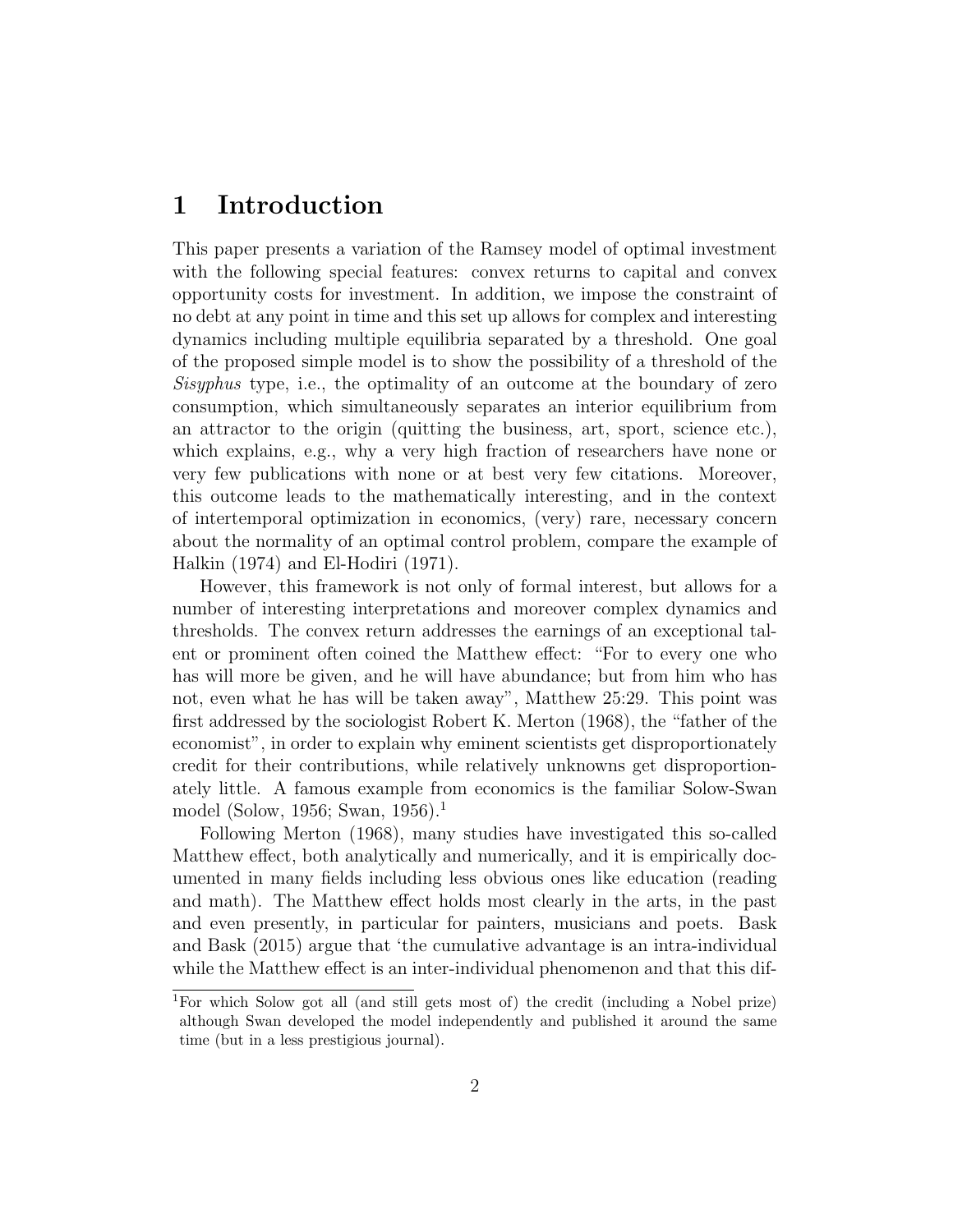ference in phenomena has consequences for the modeling of socio-economic processes and either ones are detected in data'. Since it is very difficult to measure quality and thus precludes convincing empirical assessments of the magnitude of status effects, Azoulay et al. (2013) address this problem by examining the impact of a major status-conferring prize (becoming a Howard Hughes Medical Institute (HHMI) Investigator) that shifts actors' positions in a prestige ordering. They find only small and short lived evidence of a post-appointment citation boost but prize winners are of (relatively) low status gain. The review of Perc (2014) shows that the Matthew effect, labelled as "the concept of preferential attachment", is ubiquitous across social and natural sciences and is related to the power law. It affects patterns of scientific collaboration, the growth of socio-technical and biological networks, the propagation of citations, scientific progress and impact, career longevity, the evolution of the most common words and phrases, education, as well as many other aspects of human culture. The recent prominence of the Matthew effect is largely due to the rise of network science and the concept of preferential attachment.

The paper starts with the model (section 2), which is then complemented by economic interpretations (section 3) before its analysis, theoretical (section 4) and numerical (section 5). The conclusions (section 6) and Appendix finish the paper.

## 2 The Model

The goal is to develop a simple and economically meaningful model with a steady state which is optimal but simultaneously separates the basins of attractions between high and low equilibria, and which is characterized by zero consumption. We call such a threshold one of the Sisyphus type (because of continuing yet obtaining nothing). The presence of such a point creates an attractor to the origin (i.e., quitting art, science, etc.), which explains why such a high fraction of researchers have just 0 or 1 publications and 0 or 1 citation, to use the example from the motivating work of Merton (1968), or many start a career in arts but end up in different professions (often as teachers, e.g., for music or a particular instrument).

For this purpose, we propose the following variation of the Ramsey model of maximizing intertemporal (using the constant discount rate  $r > 0$ ) utility (u) from consumption (c), amended for a stock effect  $v(k)$  (as, e.g., in Hof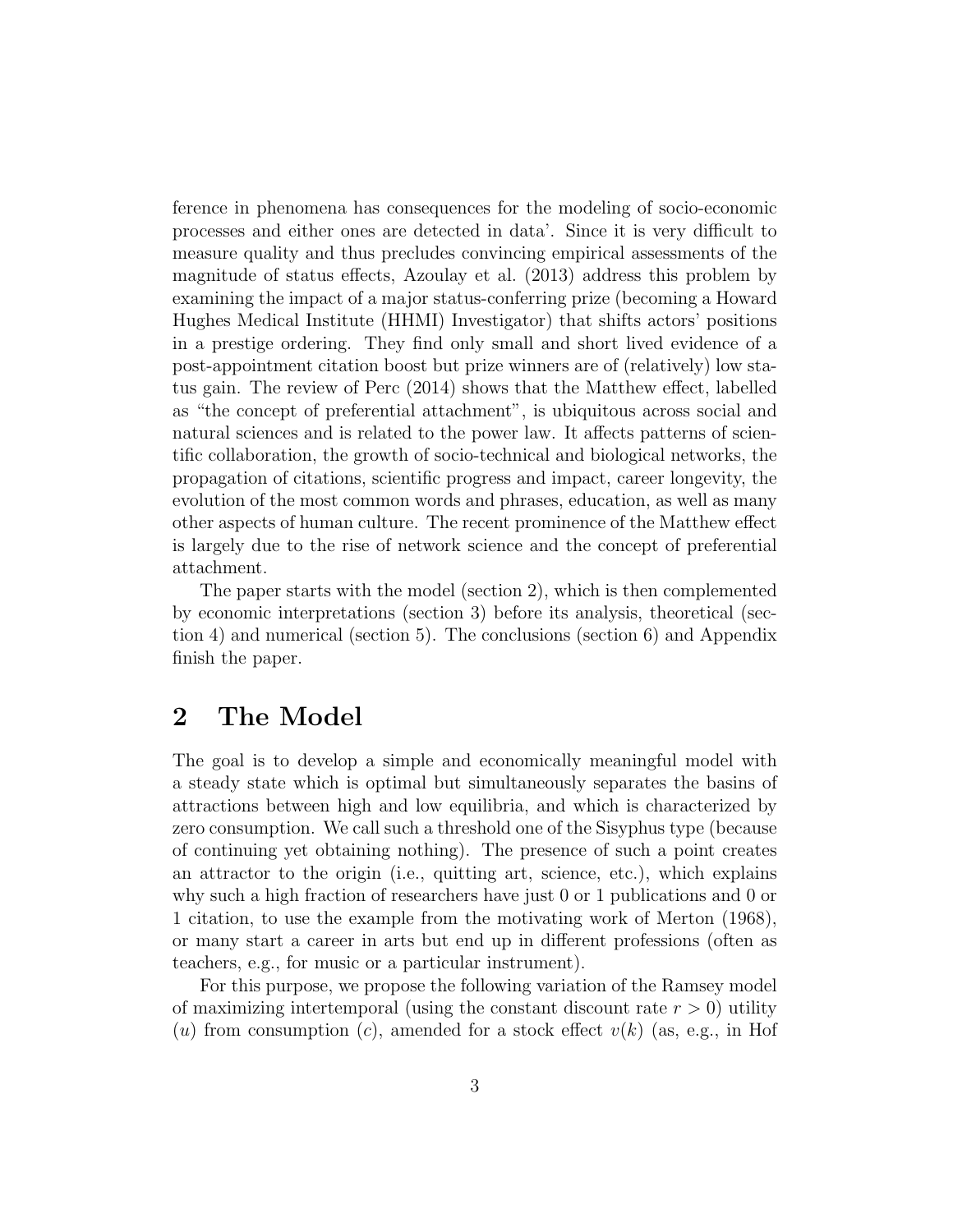and Wirl (2008) who show that stock spillovers are crucial for thresholds in concave set ups of the Ramsey model based on Barro and Sala-i Martin  $(1995)$ ,

$$
\max \int_0^\infty e^{-rt} (u(c) + v(k)) dt.
$$

Consumption is as in the Ramsey model, the difference between output  $f(k)$ and investment (i),

$$
c = f(k) - i.
$$

The crucial deviation from the usual Ramsey set ups is the assumed convexity of the production function,  $f' > 0$  and  $f'' \geq 0$ , which will be economically justified below; Skiba (1978) and many follow ups, e.g., Brock and Dechert (1985), consider convex-concave production functions. Capital accumulation is as usual but with the twist that investments are subject to diminishing returns,  $(\alpha'' > 0)$ ,

$$
\dot{k} = i - \alpha(i) - \delta k, \ k(0) = k_0,
$$

because too large investments are less effective in expanding the capital stock;  $\delta > 0$  denotes the deprecation rate. Preceding the interpretations of the model below and with reference to our own profession, purchasing a lot of useful software (say Mathematica, MATLab, SPSS) and books (e.g., for this paper, Barro and Sala-i Martin, 1995, works of other economists as well as of sociologists including Merton) at once cannot all be put into effective use immediately. That is, the speed of learning is limited due to constraints in particular of time so that a piecemeal investment strategy will be more effective turning investment into human capital.

In order to simplify as much possible and to allow for explicit, at least numerical, calculations we assume linear and quadratic specifications leading to the following model:

$$
\max_{i(t)\geq 0} \int_0^\infty e^{-rt}((mk^2 + bk - i) + hk) dt
$$
 (1)

s.t. 
$$
\dot{k} = i - ai^2 - \delta k, \ k(0) = k_0, \ k \ge 0,
$$
 (2)

$$
c \coloneqq mk^2 + bk - i \geq 0. \tag{3}
$$

This model looks similar to Hartl and Kort (2004) but has crucial differences: (i) the adjustment costs associated with large investments appear in the state equation instead of in the objective, (ii) that investment must be paid from current revenues (no debt), and (iii) consumption must be non-negative. Last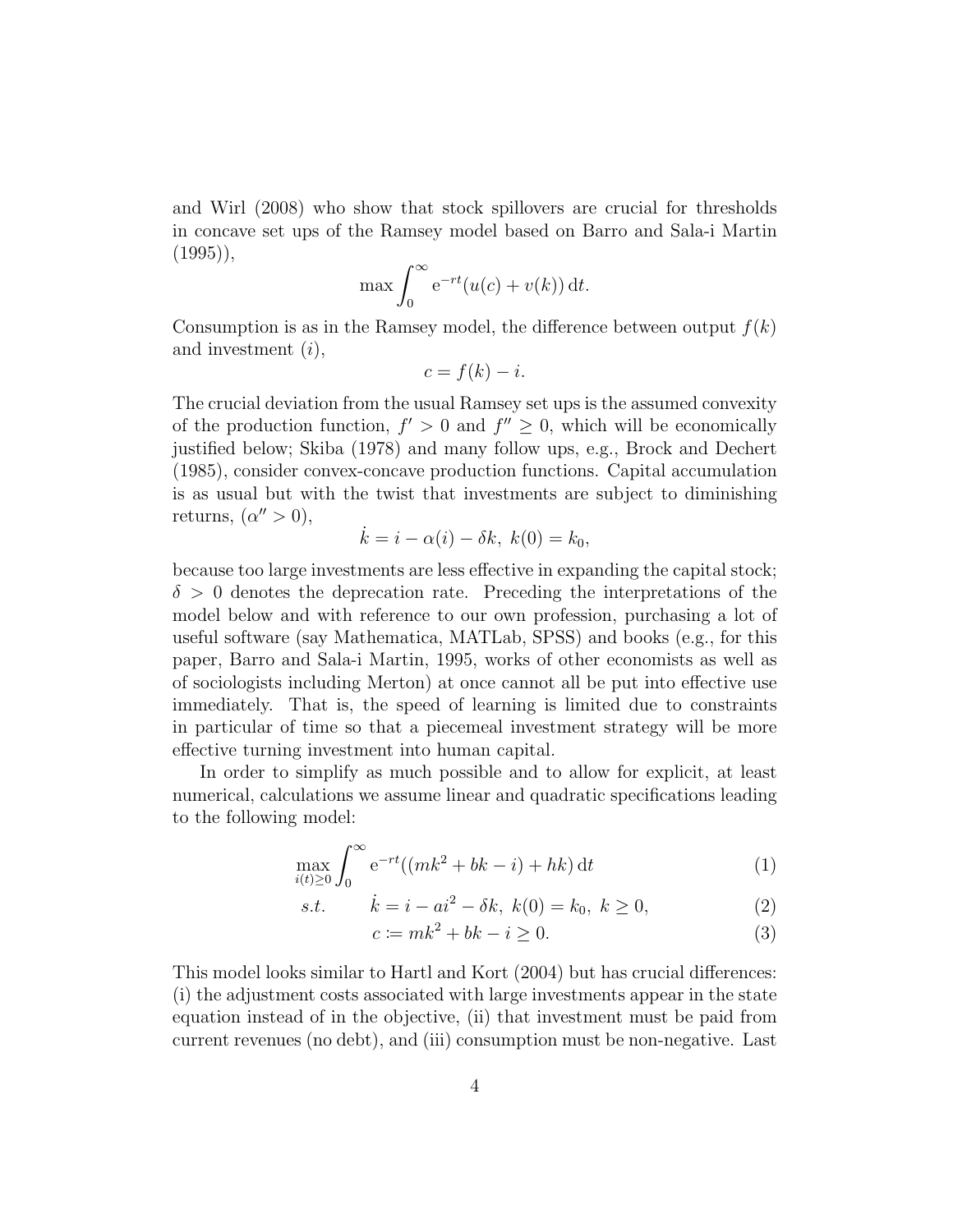but not least, (iv), the Hartl and Kort model does not allow for the kind of dynamics that we are interested and that seem crucial for many fields.

As mentioned, a crucial point of the paper is the existence of Sisyphus points  $(k<sub>s</sub>)$ , i.e., a level of (human) capital at which consumption turns zero and therefore all initial conditions to the left of it must end up in the origin,  $k \to 0$ . More precisely, departing from the constraint,  $c \geq 0$ , we can define the maximal level of feasible investment,

$$
i \le i^{\max} := mk^2 + bk. \tag{4}
$$

Assuming in addition that capital does not decline and investing at the maximal level subject to  $c \geq 0$ , yields a fourth order polynomial for  $k = 0$  that can be reduced to one of the order 3

$$
\psi(k) := (b - d + mk - ak(b + mk)^2) = 0 \tag{5}
$$

since  $k = 0$  is one of the roots. Or arguing differently, we can define also the minimal investment  $i^{\min}$  that is necessary to avoid a decline in human capital. More precisely,  $k \geq 0$ , iff

$$
\frac{1+\sqrt{1-4a\delta k}}{2a} \ge i \ge i^{\min} := \frac{1-\sqrt{1-4a\delta k}}{2a}.
$$
 (6)

**Definition** The root  $k_s > 0$  at which

$$
i^{\max}(k_s) = i^{\min}(k_s) < \frac{1}{2a}
$$

is called a Sisyphus point. Therefore,  $\dot{k} < 0$  inevitably for  $k \in (0, k_s)$  since  $i^{\max}(k) < i^{\min}(k)$ , see Fig. 1 (and thus also for  $k \in (k^{\max}, \infty)$ ).

Fig. 1 plots the crucial terms,  $i^{\min}$  and  $i^{\max}$  with their intersection determining  $k_s$  (also magnified). The dashed line shows the larger root of the equation  $\tilde{k} = 0$  (the term on the left hand side of (6)) with  $i > \frac{1}{2a}$ , which is irrelevant. The reason is that gross capital formation is declining for too large investments and thus dominated by investments,

$$
i \le \frac{1}{2a} = \underset{i}{\arg\max} \, i - ai^2. \tag{7}
$$

Therefore, no solution with  $i \geq 1/(2a)$  can be a candidate for maximizing (1) even if it satisfied the first order optimality conditions. As a consequence,

$$
k^{\max} = \frac{1}{4a\delta},\tag{8}
$$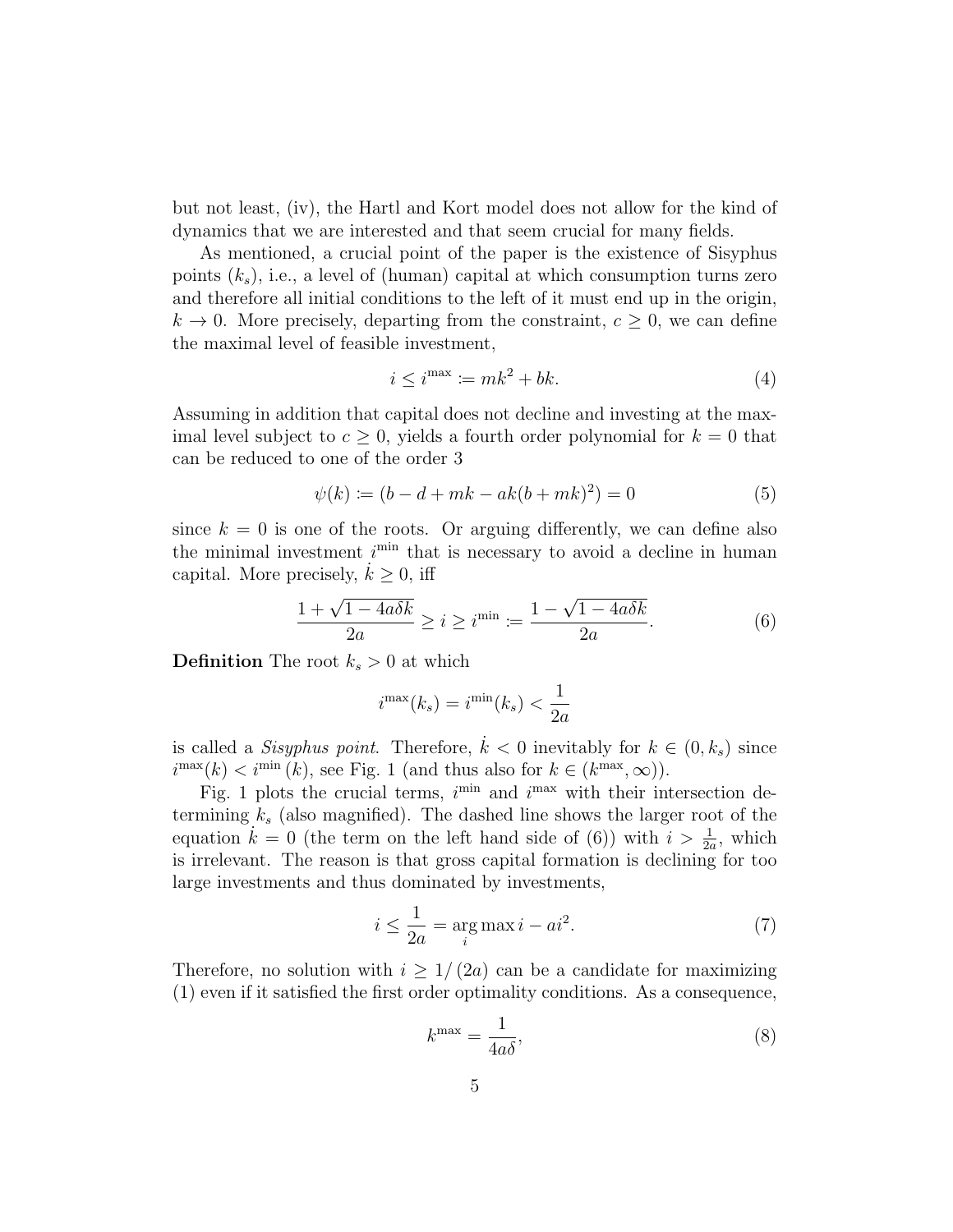

Figure 1: Sketch of the curves  $i^{\min}(k)$  and  $i^{\max}(k)$ . Only the area  $k > k_s$  is feasible for internal solutions. The enlargement shows the neighborhood of the Sisyphus point for the reference parameters in (16) and  $(m, \delta) = (0.3, 0.2)$ .

defines the maximum accumulation of the capital stock (see Fig. 1).

The existence of  $k_s > 0$  follows easily by considering numerical examples as well as from the limiting case of small  $a$  so that the quadratic term  $ai^2$ can be neglected. A necessary (and sufficient) condition for  $k_s > 0$  is that

$$
\frac{\mathrm{d}i^{\max}}{\mathrm{d}k} < \frac{\mathrm{d}i^{\min}}{\mathrm{d}k} \text{ at } k = 0,
$$

.

which implies

$$
b < \delta. \tag{9}
$$

Therefore, inequality (9) is assumed in the following. Interesting are the cases in which a steady state  $k_{\infty}$  exists such that

$$
0 < k_s < k_{\infty} < k^{\rm max}
$$

Application of the implicit function theorem to √

$$
mk^{2} + bk - \frac{1 - \sqrt{1 - 4a\delta k}}{2a} = 0
$$

$$
mk^{2} + bk - \frac{a}{2} (mk^{2} + bk)^{2} - \delta k = 0
$$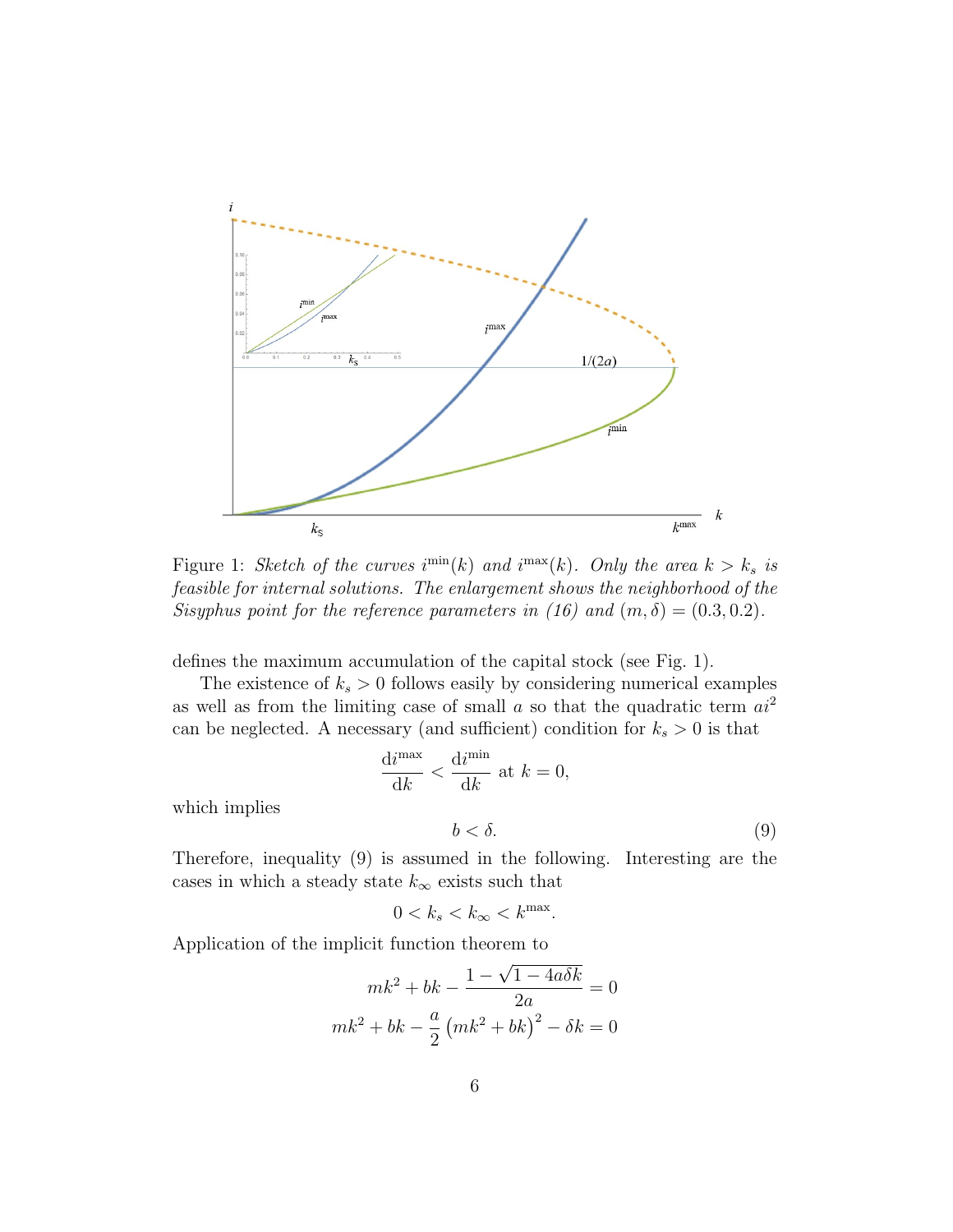implies that a larger value of the parameter  $m$  leads to a decline of the Sisyphus point and to an increase in  $k^{\text{max}}$  and thus to an expansion of the area  $k_s < k < k^{\text{max}}$  in both directions. This leads to the conjecture that  $k_{\infty}$ increases w.r.t. m too but this requires further analysis.

By definition, the Sisyphus point  $k<sub>s</sub>$  is at the intersection of the two curves  $i^{\max}(k)$  and  $i^{\min}(k)$  and thus at the intersection of the two constraints  $i \geq 0$  and  $c \geq 0$ . Any trajectory passing through  $k_s$  implies  $i \leq 0$  to its left while both  $i \geq 0$  and  $i < 0$  are possible to its right. Since  $k = 0$  is always a feasible solution, some optimal trajectories can pass the Sisyphus point on their way to  $k = 0$ . Another property of the Sisyphus point is that it can be optimal to stay there forever. This is the standard outcome for thresholds in concave optimization problems (compare Wirl and Feichtinger, 2005) but almost entirely ignored in dynamic optimization problems with convex-concave objectives (Hartl et al., 2004, draw attention to the possibility of a continuous policy function although the Hamiltonian is convex with respect to the state). Although nothing is consumed at the Sisyphus point  $(c = 0)$  since everything is invested  $(i^{min} = i^{max})$ , and must be to avoid the decline,  $k \to 0$ , the payoff (i.e., the integrand in (1)) can be positive, if it includes a direct benefit from the state  $(hk)$ . Therefore, if  $h > 0$ , then the Sisyphus point can be optimal.

If an agent has no access to credit in order to expand his human capital starting at  $k_s$  or below, it will eventually converge to zero. That is, all initial conditions,  $0 \lt k(0) \lt k_s$ , must end up in the origin. Contrary to usual thresholds, this attraction of the origin applies not only to optimal but to all feasible paths. This suggests an analogy to what is called in physics a 'black hole', because there is no way to avoid this limiting outcome  $(k \to 0)$  once the 'horizon'  $k_s > 0$  is crossed to the left given the constraints that the agent faces. On the other hand, trajectories that expand human capital can and do exist in the right hand side neighborhood of the Sisyphus point (but need not be optimal).

## 3 Economic interpretations

Although the model is so far introduced only formally, it captures features that are crucial in different fields in which individual talents matter that can lead to a very unequal distribution of incomes. Familiar examples are: sports, arts and also science according to Merton (1968). The evaluation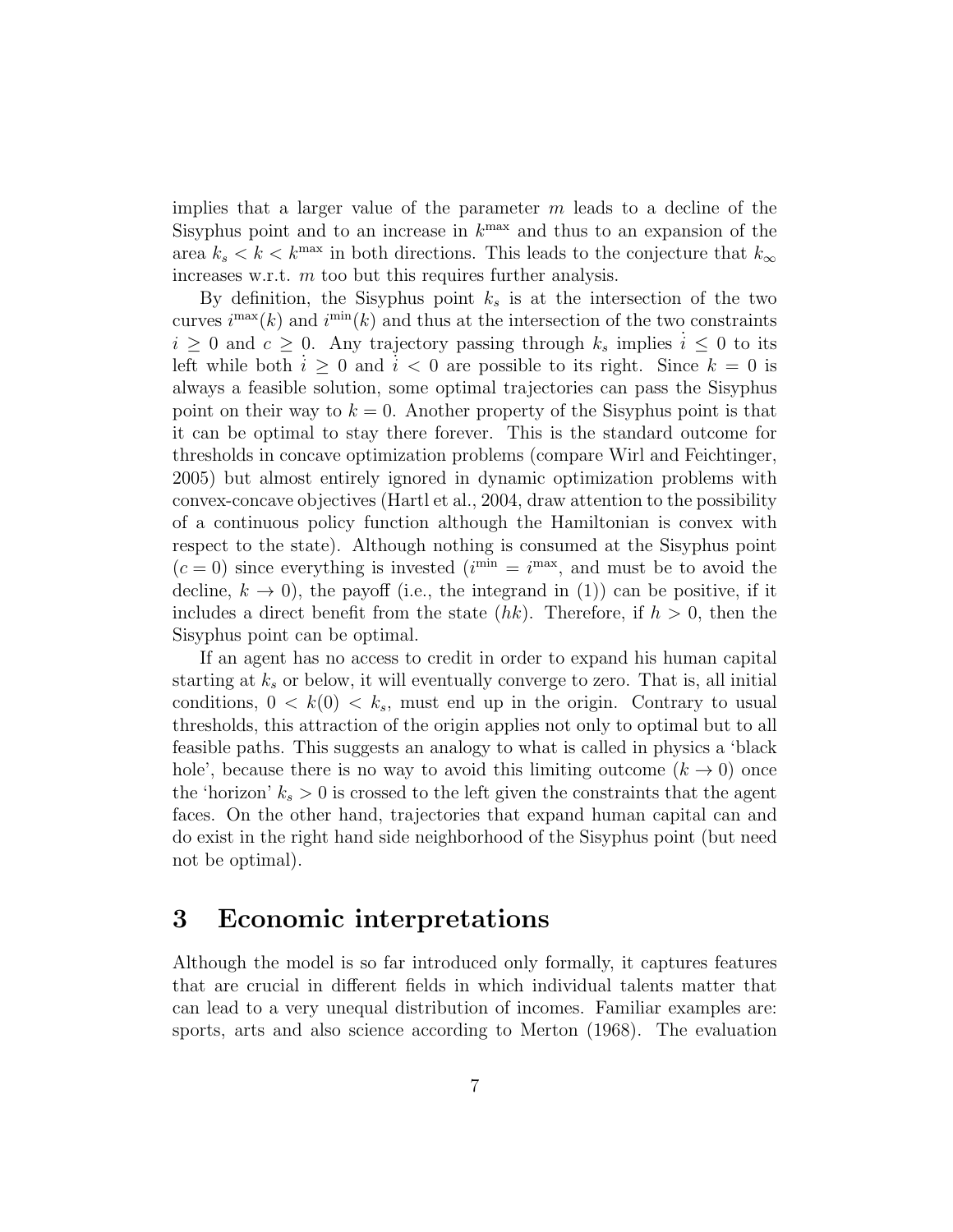of performance is most objective in sports but highly subjective in arts and thus depends on luck, advertising and access (to media, markets, compare Yegorov et al., 2016). The situation in science is presumably in between.

A crucial observation in all those examples (explained in more detail below) is that the individual reward is linear in own human capital  $(k)$  but convex in prominence or fame, i.e., relative to the competitors in a particular field. We assume for simplicity that the reward per unit of human capital is affine,

$$
\tilde{m}\frac{k}{K} + b,
$$

in which b describes the individual productivity per unit individual human capital and the first term accounts for the increasing returns due to prominence, fame etc.. More precisely, the relative position of individual human capital (talent, ability, visibility, etc.) matters with respect to a reference point denoted by  $K$ . For example,  $K$  describes the average over all other actors active in a field and is thus exogenously given at the individual level. Treating  $K$  as a constant (the extension for a competitive equilibrium of agents having different abilities and starting from different initial conditions is left for future research), we define a reward coefficient,

$$
\rho(k) := mk + b, \ m := \frac{\tilde{m}}{K} > 0, \ \delta > b > 0 \tag{10}
$$

and obtain linear quadratic revenues  $(y)$  with respect to individual human capital,

$$
y(k) = k\rho(k) = mk^2 + bk,
$$

as stipulated in (1). In traditional industries,  $m = 0$ , yet  $m > 0$  in branches in which recognition, talent, prominence etc. lead to excessive returns. The additional payoff term,  $hk$ , accounts for individual satisfaction from acquiring a certain status of human capital (whether absolute or relative does not matter given our assumption about  $K$ ).

For a given population of sportsmen, artists, scientists or small businesses, with the same initial human capital  $k(0)$  but different  $\tilde{m}$  (or respectively,  $m$ , their personal Sisyphus points and long run attainments will differ. As a consequence, some of them will have to leave the market (those with low  $m$ ) and  $k(0)$ , while others with the same (or higher) m and  $k(0) > k_s$  will persist. Therefore, success is unevenly distributed leading to a kind of Matthew effect.

The assumption of no debt at any point in time accounts for the uncertainties banks face about the skills of an applicant (e.g., a young painter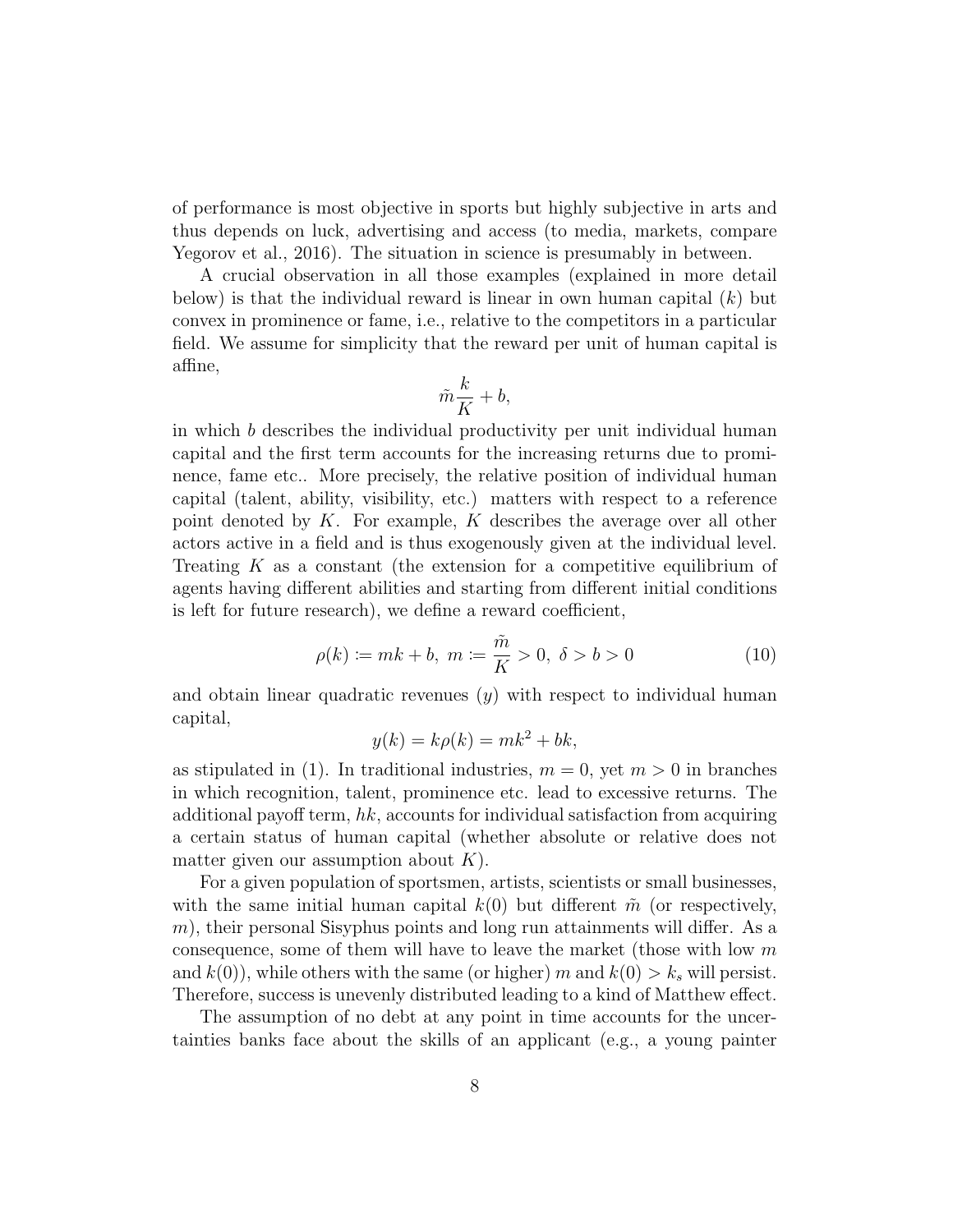asking for credit to travel to and learn from a famous master or academy). Therefore they do not offer credit, or it becomes prohibitively expensive. High bankruptcy rates characteristic for certain kinds of business provide another reason for credit restrictions.

#### 3.1 Science

We start with science as our first example due to the original and stimulating work of Merton (1968) who coins and relates the Matthew effect to cumulative advantage: Eminent scientists get disproportionately credit for their contributions to science, while relatively unknown ones get disproportionately little. Stephan (1996) notes that compensation in science consists of two parts: one is paid regardless of an individual's success, the other (including prestige, journalistic citations, paid speaking invitations, and other such reward) reflects the contribution to science.Therefore, the recognition for scientific work is skewed in favor of established scientists and additional factors reinforce the process of cumulative advantage: differences in individual capabilities, inequality in access to resources, inequality of peer recognition, and inequality of scientific productivity.

 $k$  describes in our notation scientific human capital of an individual researcher, the only production factor.  $\rho(k)$  denotes the scientific recognition of a particular piece of work accounting for the non-linear Matthew or recognition effect. The reward  $(y)$  can be used for consumption c and investment i. The additional term  $(hk)$  accounts how a researcher values own achievements irrespective of their public evaluation (compare Bénabou and Tirole, 2006, for consequence of such intrinsic motives).

#### 3.2 Sports

The Matthew effect is visible in many kinds of sports, because the winners take a disproportionately large share of the pie (but not all because competition is a conditio sine qua non for winning), monetary but even more in terms of fame. Indeed, everyone knows the winner, say of the Tour de France, but only few know the ones ending in second place except for the time when Poulidor finished several times second. Sport provides also a good example to link the individual Matthew effect with the aggregate. Considering individual talents for different kinds of sports, e.g., in Austria, entering alpine skiing will face a fierce competition and thus a large  $K$  while entering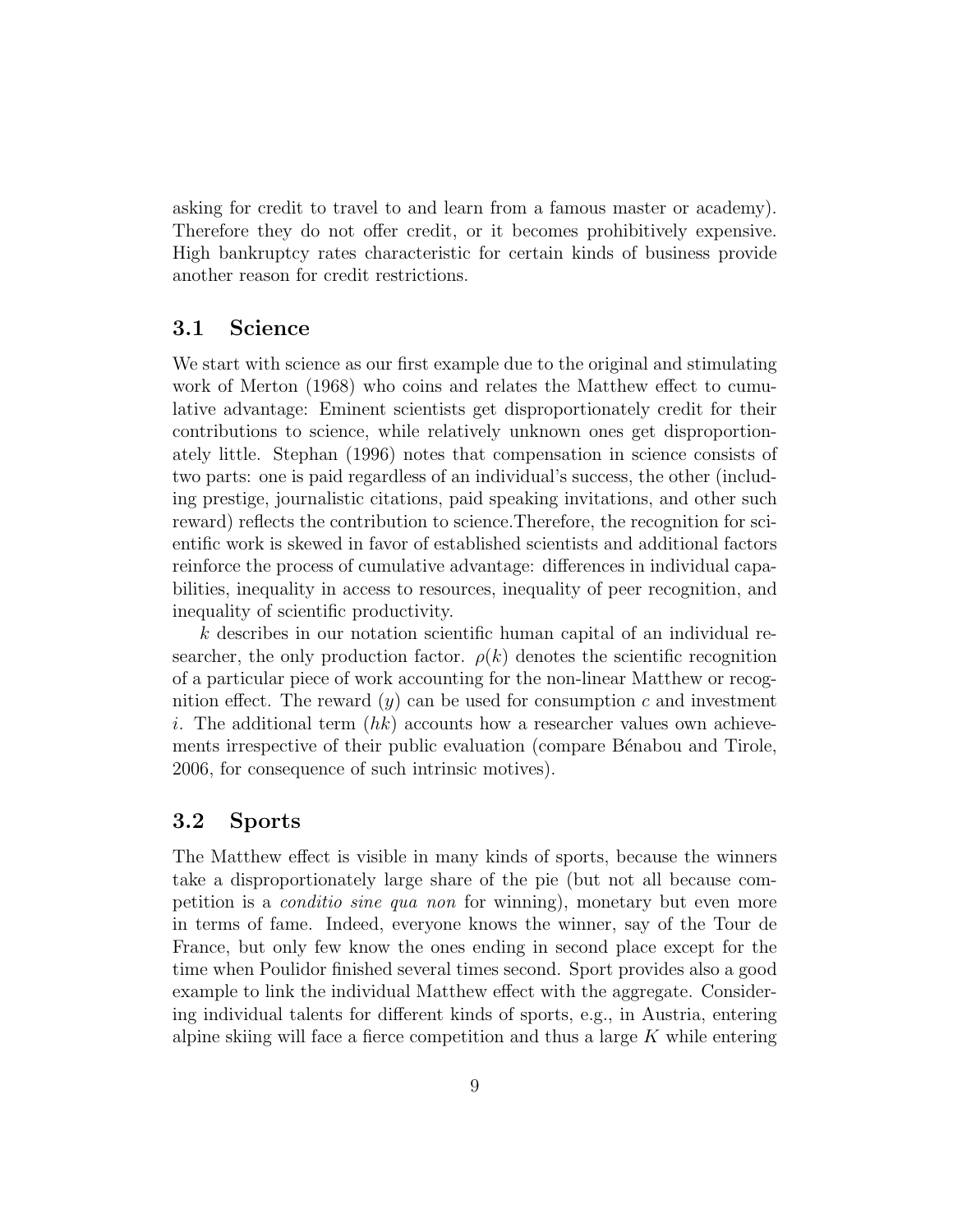a related field like ski jumping will allow one to face a lower  $K$ ; of course, payoffs are also larger in fields populated by many competitors (in the US football or even baseball versus soccer). And sport is full of anecdotes, where people invest their money to make it to the top: in skiing (the Kostelic sisters were coached by their father), racing (Niki Lauda, three times World Champion of Formula 1 racing, spent his own money in order to be able to enter racing), tennis (from Steffi Graf to the Williams sisters, to give female examples, were also coached by their fathers). And those who did not make it quit (with many but unknown examples).

The examples from sports are not limited to individuals but include collectives. Recently, The Economist (2020) reports about the unequal situation between the Premier League and lower league professional football teams in England. For example, Bury FC, just north of Manchester, was kicked out of professional football after it failed to service its debt while nearby Manchester City's emirati owners generously paid the players' salaries exceeding by far the club's revenues. Zoë Hitchen, a fan of Bury, said, "The system ... always lets people down at the bottom. It never lets down the people at the top."<sup>2</sup>

#### 3.3 Art

Similar to sports, and maybe even larger, are the uneven returns in many disciplines of arts. For an example, David Hockney earned in 2018 above 90 million dollars for a single painting, while many painters earn just a few dollars for their work with a "value" in most cases for sure above  $1/10^6$  of Hockney's painting (Burroughs, 2018). Yet in May 2019 Jeff Koon's sculpture of a rabbit was bought for 91 million dollars (Kazakina, 2019). Moving back in history a few handful of painters (e.g., Giotto, Dürer, da Vinci, Raffael, ..., Picasso, etc.) out of thousands if not millions account for a very large share of the total value of all paintings; similarly for composers of which few remain known and played. A further characteristic of arts, again in particular for paintings, sculptures and related activities, is the public contribution (directly or indirectly by publicly owned museums participating in auctions), but also in other fields, e.g., paying for the superstars among opera singers and conductors appearing publicly financed opera houses and concert halls

<sup>2</sup>However, UEFA expelled Manchester City from Europe's football contests for the next two years because of that.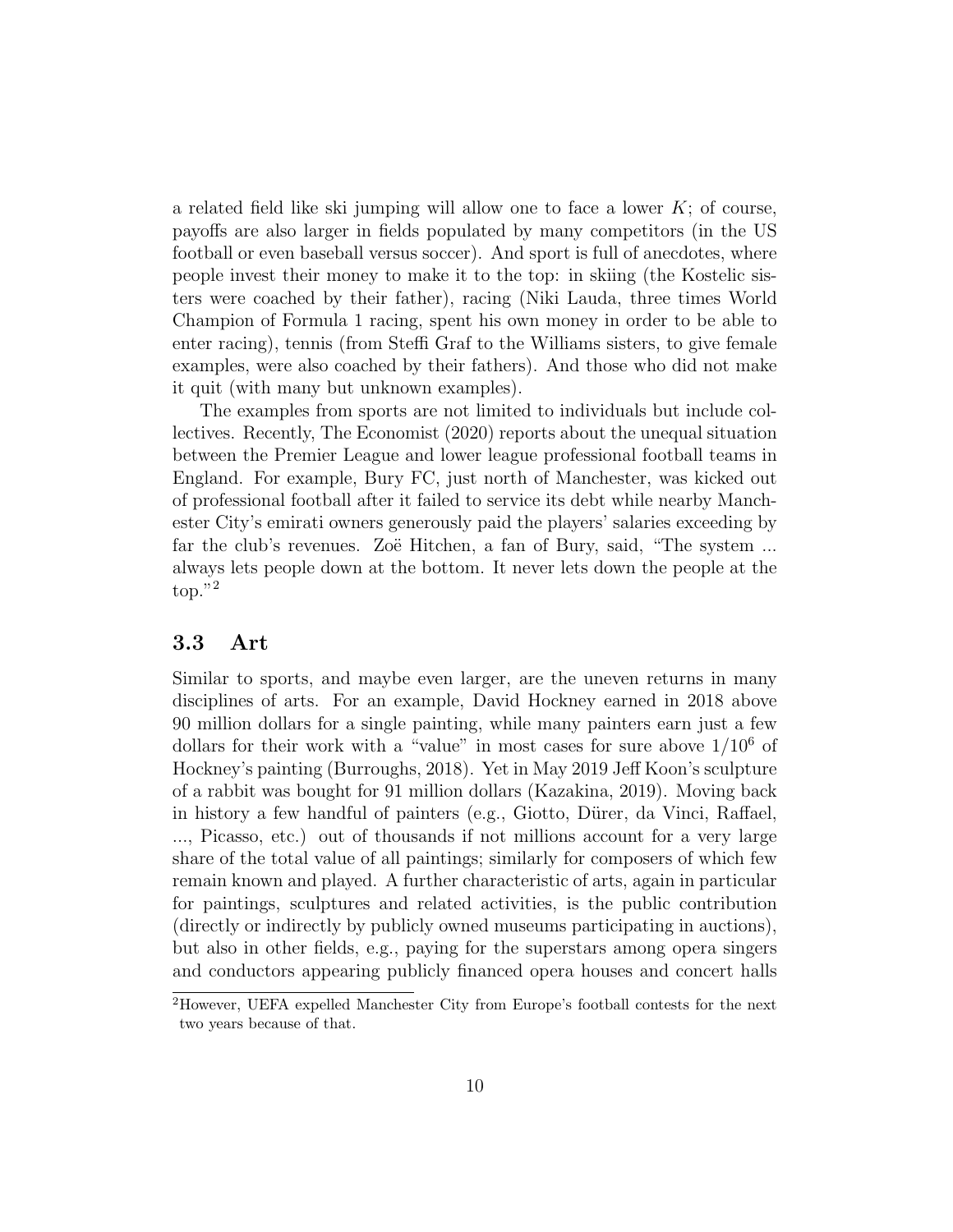(the status quo for all big European houses).

Yegorov et al. (2016) present a model that addresses the specifics that individual artists have different opportunities to access a market, because it depends on cultural specifics (like language for writers, taste for the kind of music for musicians and composers, also for paintings) that can affect an artist's career choices. This explains inter alia the skewed distribution of authors, since writing in English offers immediate access to a much larger market than, say, writing in Albanian.<sup>3</sup>

#### 3.4 Other examples

As already mentioned, the returns to small business and even starts up can be highly skewed and this return to prominence seems to be increasing due to search engines like Google (the power law describes the distribution of visits to homepages in many fields). Another topical application is to selfemployment in service sector in the era of digitization (e.g., as an Amazon Turk). As industrial employment shrinks due to robotization, many people move to service sector and may offer new and traditional types of services, like yoga, eastern healing, massage, even writing articles and theses, etc. Skills can at best be imperfectly observed (evaluation by others, but which may mean little for one's specific task) and demand grows via network. More talent or only better advertising and/or initial luck can win more than the normal return to one's talent in a particular area. Then, the market return consists of two components, (i) proportional to skills,  $bk$ , and (ii) the gained due to prominence and marketing (access and ability to work in social networks). Let  $m$  measures those marketing skills compared to the average (because if both rivals advertise equally, they have costs, but the return is the same). Then for a homogeneous distribution of skills  $(m)$  the returns to those skills will be disproportionately distributed and term  $mk^2$  captures the induced revenues.

Drug dealing is another example that fits our crucial assumptions: It is self financed (it is hard to get credit to finance one's career) and the returns are highly skewed (those at the top have a harem, luxury apartments and sports cars, while those selling the drugs earn less than the minimum wage (i.e., they stay at or close to what we call the Sisyphus point) and this in

<sup>3</sup>Nevertheless, Isaac Bashevis Singer received the Nobel prize for literature albeit writing in Yiddish. However, he lived in New York and was readily translated.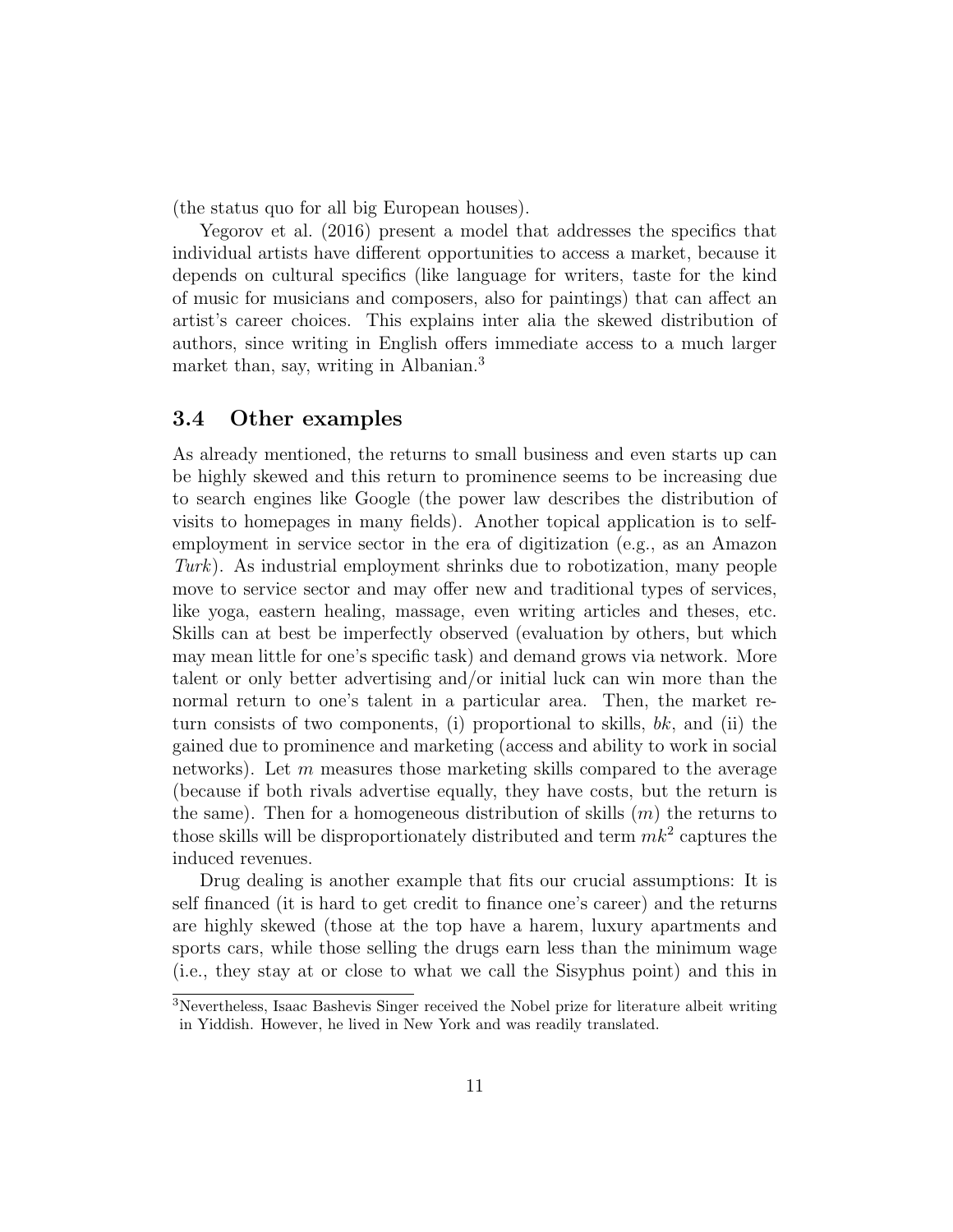spite of their risk in the hope to move up, see Levitt and Venkatesh (2000).<sup>4</sup>

## 4 Optimality conditions

We define the (current value) Hamiltonian of the optimal control problem  $(1) - (3),$ 

$$
H = \lambda_0 (mk^2 + (b+h)k - i) + \lambda (i - ai^2 - \delta k),
$$
 (11)

and set, as is usual,  $\lambda_0 = 1$ . However, we have to return to this implicit assumption of normality when deriving the optimal paths, because the case  $\lambda_0 = 0$  cannot be ruled out and the corresponding abnormal solutions are derived in the Appendix. Maximizing the Hamiltonian  $(H)$  with respect to the control and accounting for the constraints,  $c = mk^2 + bk - i \geq 0$  and  $i \geq 0$ , yields,

$$
i^* = \begin{cases} mk^2 + bk & \frac{\lambda - 1}{2a\lambda} > mk^2 + bk \\ \frac{\lambda - 1}{2a\lambda} & \Leftrightarrow 0 < \frac{\lambda - 1}{2a\lambda} < mk^2 + bk \\ 0 & \frac{\lambda - 1}{2a\lambda} < 0 \end{cases} \tag{12}
$$

The other first order condition determines the evolution of the co-state  $(\lambda)$ according to (13), which together with the state equation after substituting the optimal control (14) yields the canonical equation system. This system is given below for the interior solution of (12):

$$
\dot{\lambda} = \lambda(r+\delta) - 2mk - b - h \tag{13}
$$

$$
\dot{k} = \frac{\lambda - 1}{2a\lambda} - a\left(\frac{\lambda - 1}{2a\lambda}\right)^2 - \delta k,\tag{14}
$$

Equating the time derivatives to zero, we get the following algebraic system to determine the steady state(s) of the above dynamic system:

$$
k = \frac{\lambda(r+\delta) - b - h}{2m},
$$
  

$$
k = \frac{\lambda^2 - 1}{4\delta a \lambda^2}.
$$

<sup>4</sup>Tragler et al. (2001) analyze the intertemporal trade-off between the social costs of illicit drug consumption and the expenditures for controlling the US-cocaine epidemics.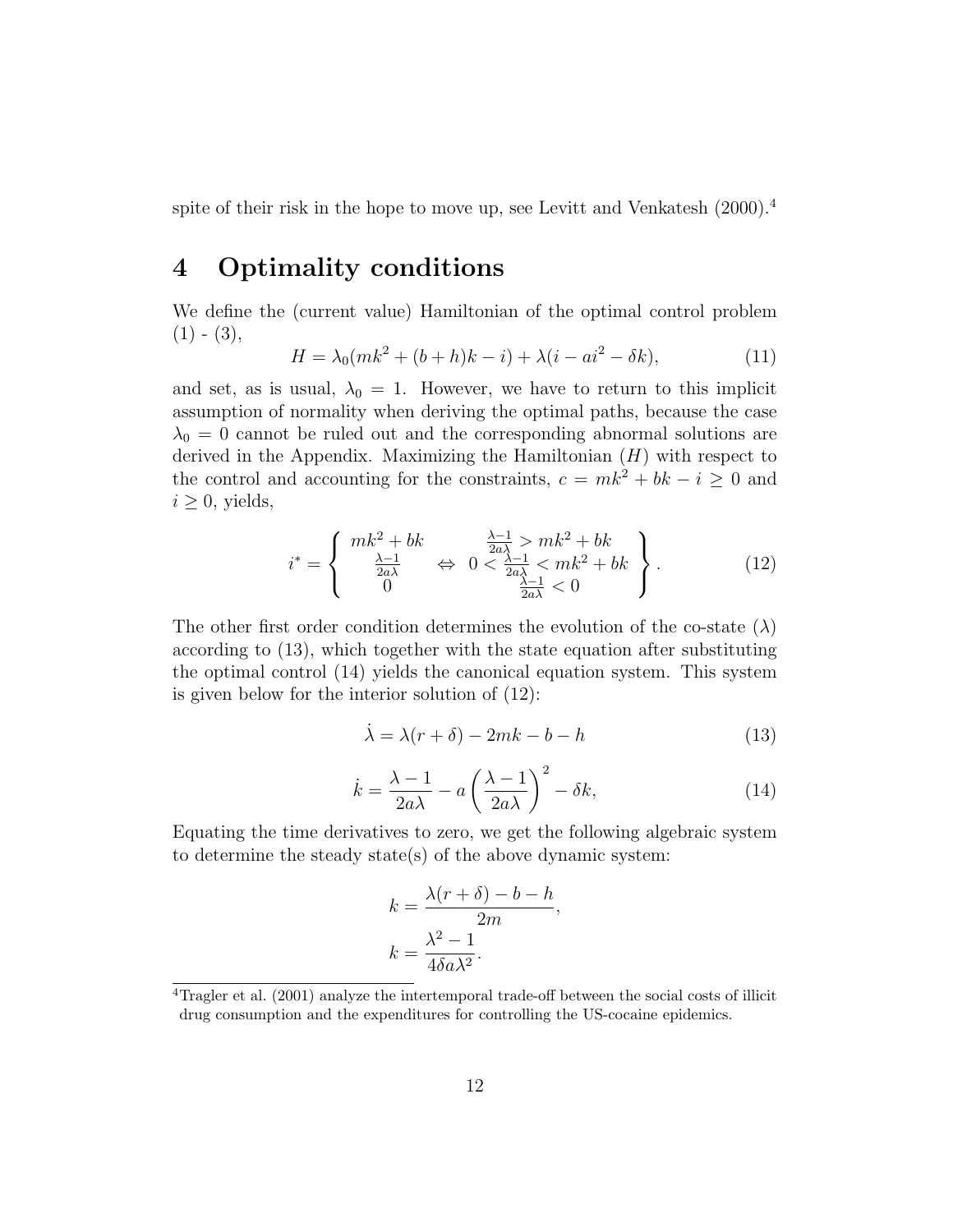The first equation defines a straight line in the  $(\lambda, k)$  plane with positive slope and a root at  $\lambda = (b+h)/(r+\delta)$ . The second function  $k(\lambda)$  has a singularity at  $\lambda = 0$  and two roots at  $\lambda = \pm 1$ . Equating the above two equations (and thus eliminating k) we get the following cubic equation in  $\lambda$  characterizing any steady state:

$$
g(\lambda) \coloneqq 4\delta a(r+\delta)\lambda^3 - \lambda^2 \left( (2m + 4\delta a(b+h)) + 2m. \right) \tag{15}
$$

Only the positive out of the three roots are of interest. Since all parameters are positive,  $q \to -\infty$  for  $\lambda \to -\infty$ ,  $q \to +\infty$  for  $\lambda \to +\infty$ . Furthermore,  $g(0) = 2m > 0$  is a local maximum and the other local extremum (a minimum) is at  $\lambda > 0$ . Therefore,  $g(\lambda)$  must have one and only one negative root and the remaining two roots must be either positive or a pair of conjugate complex numbers.

## 5 Results

#### 5.1 Bifurcation Diagrams

We fix the following parameters,

$$
r = 0.03, a = 0.2, b = 0.1, h = 0.1,
$$
\n
$$
(16)
$$

i.e., the subjective discount rate is 3% per annum, the adjustment cost parameter limits investment to  $i < 2.5$ , and the linear earning term and the direct benefit parameter are both set at 0.1. Numerical means are necessary because it is impossible to determine by analytical means first the steady states and then which of the paths is optimal for a given initial condition, which is not trivial. We derive the different cases by varying the Matthew effect  $(m)$  and the rate of depreciation  $(\delta)$ .

Fig. 2 is a phase portrait of the canonical equations but shows the control, investment *i* instead of the costate ( $\lambda$ ) assuming  $m = 0.3$  and  $\delta = 0.2$  in addition to the parameters in (16). The (unconstrained) system has a negative and stable steady state which is irrelevant due to the constraint  $k \geq 0$  and is replaced by the corner solution  $k \to 0$  as a possible longrun outcome. The other two steady states are positive of which the lower one is a repelling spiral (complex eigenvalues with positive real parts) and the third and largest steady state is a saddle point. Fig. 2 shows the isoclines,  $i = 0$  and  $\dot{k} = 0$ ,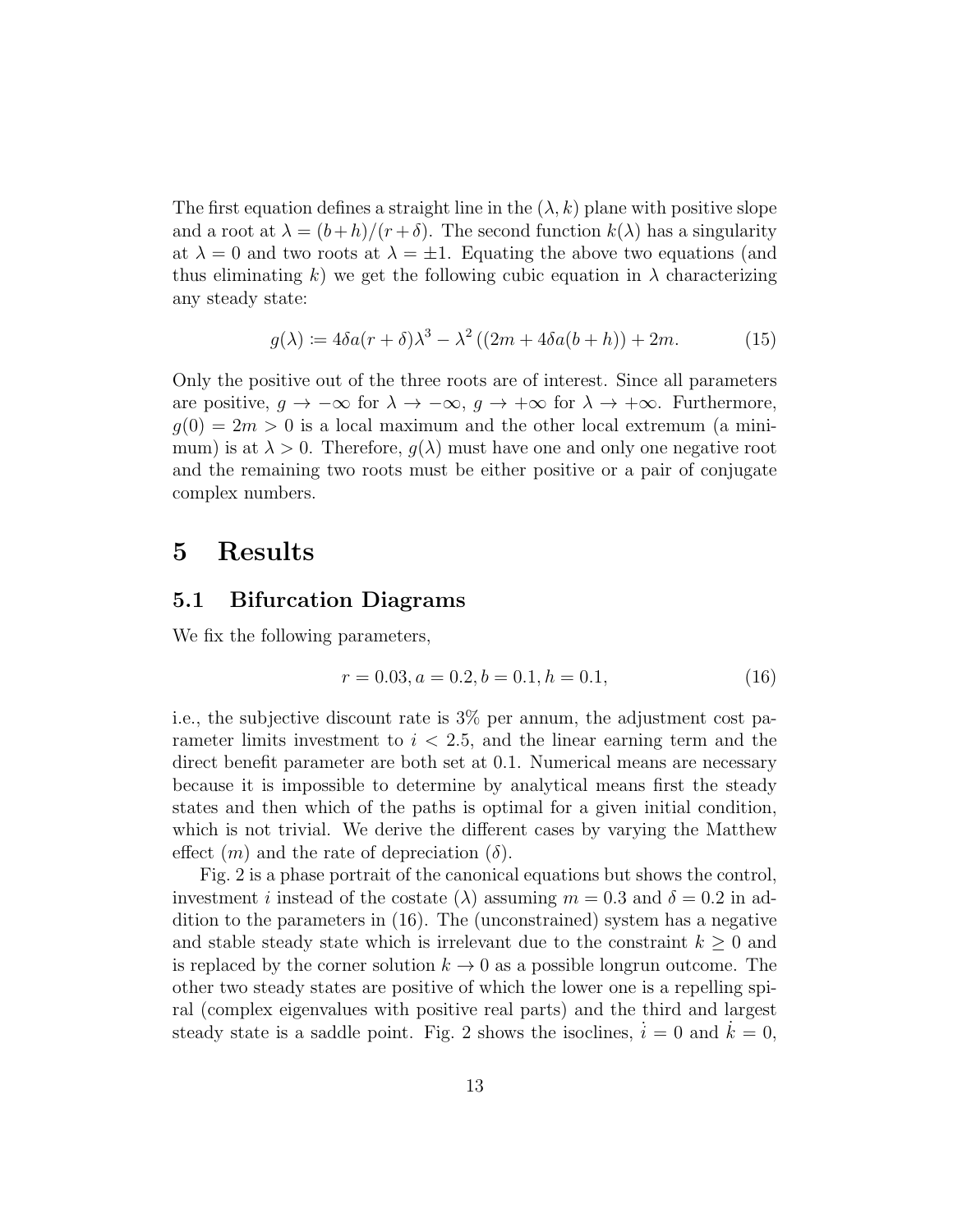the stable manifold for the unconstrained problem in bold (its extension to the left requires  $c < 0$ , the feasible set,  $c > 0$ , and how the impossibility of getting credit (i.e., of non-negative consumption) affects the policy heading towards the high steady state: in order to make up for the low but steeply increasing investment along the boundary  $(c = 0)$ , investment is then flat in the interior along the saddle point path, which close to the maximum due to the large Matthew effect. What this figure cannot tell us which of the strategies, following the saddle point path to the high steady state or going to the origin (or to somewhere else) is optimal and what for which initial condition. All we know so far is that initial conditions  $k_0 < k_s$  must end up at  $k = 0$ .



Figure 2: The vector field, the isoclines and the feasible zone  $c > 0$  for a rather low Sisyphus point and a large saddle point path, more precisely,  $a = 0.2, b = 0.1, h = 0.1, r = 0.03, \delta = 0.2$  and  $m = 0.3$ . The path from the Sisyphus point to the saddle point path (solid black) includes the corner solution ( $c = 0$ ) unless  $k_0$  is sufficiently large.

Fig. 3 shows how the positive steady states of (13) and (14) depend on the parameter  $m$  measuring what we call the Matthew effect. Positive roots of (15) require at least  $m > 0.02...$  so that an enterprise with only weakly convex returns but convex investment costs is doomed to fail. Of the two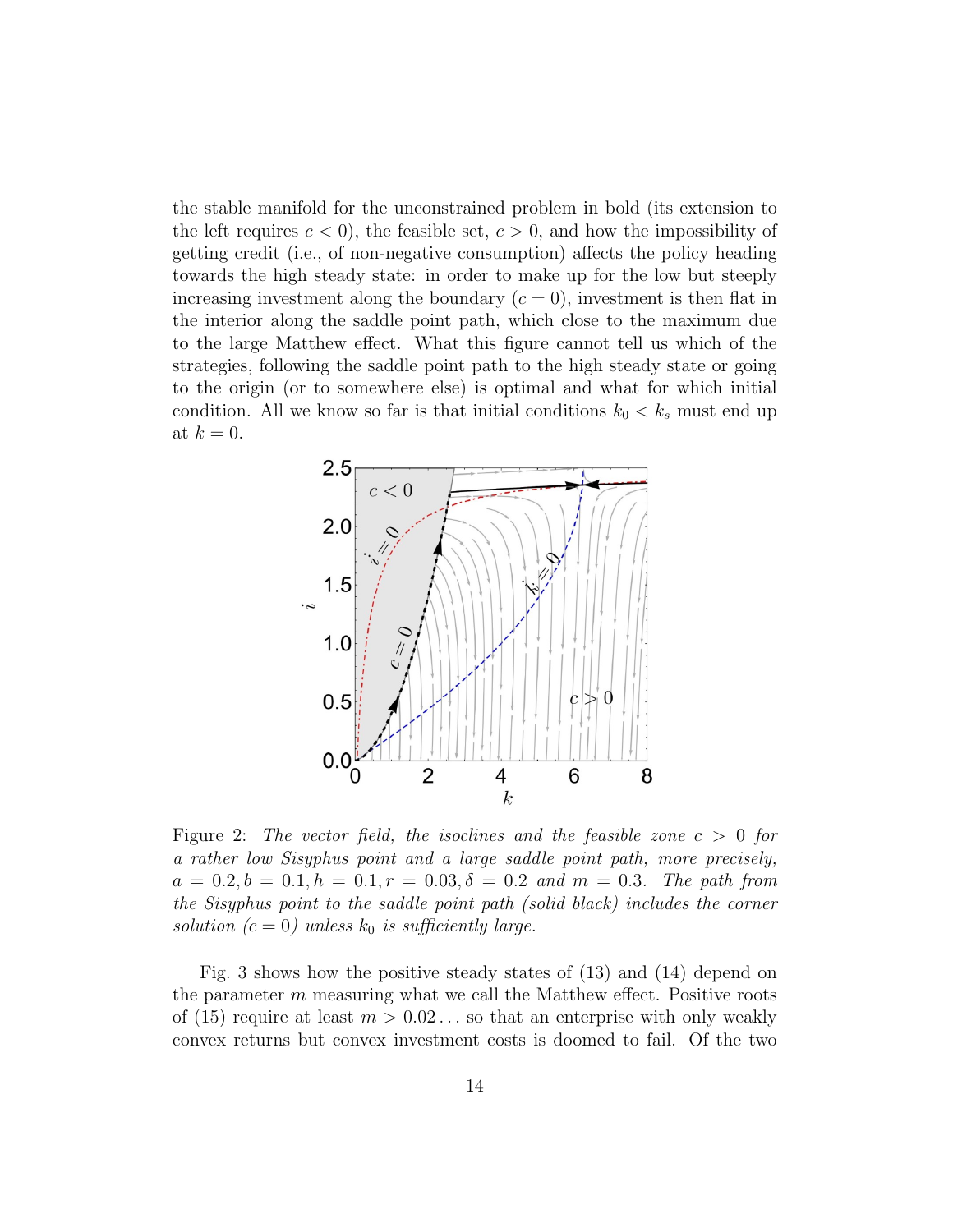positive steady states the upper one is a saddle point with an asymptote of  $k_{\infty} \rightarrow 6.25$  for  $m \rightarrow \infty$ . The lower one vanishes for large Matthew effects, i.e.,  $k_s \to 0$  for  $m \to \infty$ . The line between the two (positive) steady states (in blue) shows at which capital stocks the constraint  $c \geq 0$  is binding, i.e., the Sisyphus point,  $k_s$ , depending on m. Therefore, the lower steady state is always in the infeasible domain  $c < 0$ . The Sisyphus line intersects the upper steady state line in the area of corner equilibria.<sup>5</sup> The gray curves refer to steady states of the canonical system that do not correspond to equilibria of the optimal solution (corresponding to the dominated part shown in Fig. 1 by the dashed curve). The colored curves refer to optimal longrun outcomes. The determination of the optimal policy requires advanced numerical techniques and we apply the methods sketched in Grass et al. (2008) and in Grass (2012). For  $m < m_{\text{bif}}$  (= the bifurcation value) only the origin is feasible and thus optimal as the only long run outcome. The Sisyphus point appears at  $m = m_{\text{bif}}$  and the Sisyphus curve separates the interior outcomes  $(c \geq 0)$ is not binding and identified in Fig. 3 by the blue curve) from the corner solutions,  $k \to 0$ . A magnification, shows the additional outcome of an interior equilibrium at which  $c = 0$  is binding yet staying at the corresponding Sisyphus point is optimal.

Fig. 4 shows the bifurcation diagram for  $\delta$  and a pattern similar to the one in Fig. 3: A high and (saddle point) stable steady state and a low steady state, which is not only unstable but is located in the infeasible domain. Lowering  $\delta$  below b (here 0.1) leads to an increase of upper saddle.<sup>6</sup> No positive roots exist for too large depreciation rates,  $\delta > 0.6$ , rendering again the origin as the only possible longrun outcome. Fig. 4 includes also an identification of the optimal policies conditional on the bifurcation parameter  $(\delta)$  and the initial condition  $(k = k_0)$ . For  $\delta < 0.5063$  and sufficiently large initial capital,  $k_0 > 2.149...$ , the saddle point path heading towards the high steady state is the optimal policy (indicated by the blue line). The enlargement shows that for slightly larger depreciation rates and lower capital stocks, first the boundary policy ( $c = 0$  and  $k = k_s$ , red) and then heading towards the origin  $(k \rightarrow 0, \text{ green})$  is optimal.

<sup>&</sup>lt;sup>5</sup>The term 'corner' refers to the active constraint  $c = 0$ .

<sup>&</sup>lt;sup>6</sup>The set of feasible saddles is not bounded for  $\delta \geq 0$ . Contrary to the case of Fig. 3. This means that for a certain low depreciation the final outcome can be arbitrarily large.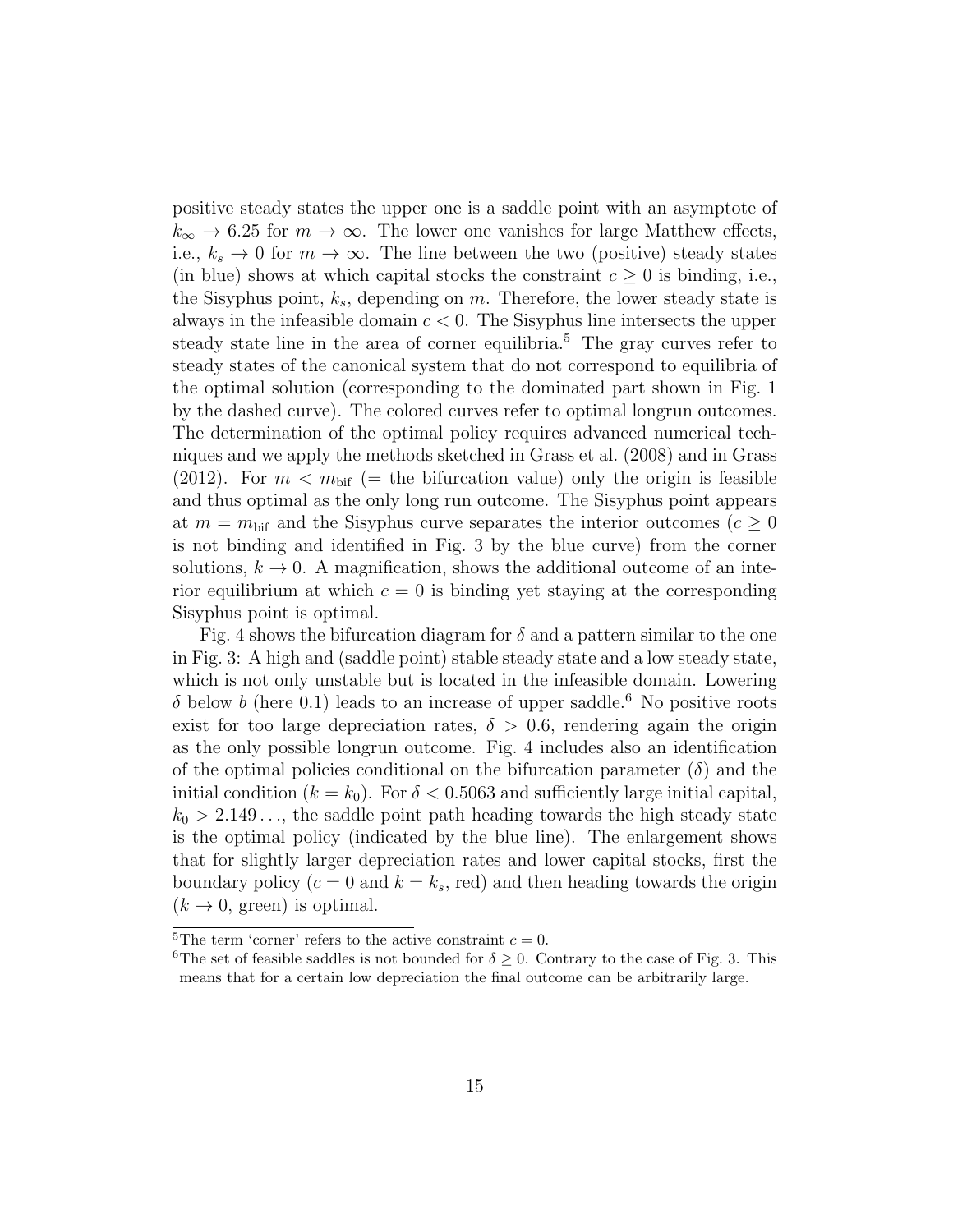

Figure 3: Bifurcation diagram with respect to m for (16) and  $\delta = 0.2$ . The gray curves denote equilibria of the canonical system, which do not correspond to steady states of the optimal solution. Colored curves show equilibria that are attractors of the optimal solution, where blue denotes saddles in the interior of the control constraint, whereas for the red and green curves the control constraint is active. The green curve depicts the Sisyphus point and the red curve the equilibria with active constraint but not satisfying that  $i^{\min} = i^{\max}$ . The dashed part of the green curve (better visible in the left panel) corresponds to the normal case, see Prop. A2 and the solid part of the green curve corresponds to the abnormal case, see Prop. A3 in appendix A.

#### 5.2 The Optimal Strategies

Fig. 5a shows the optimal strategies in the  $(k, i)$  space for  $m = 0.05$  (small convexity, but the generic case) and all other parameters as in Fig. 3. There are three possible longrun outcomes depending on the initial conditions. As conjectured, sufficiently large initial endowments with human capital lead to the high steady state as shown in the bifurcation diagram in Fig. 3. And low initial capital requires one to leave the profession. However, if placed at the Sisyphus point, then it is optimal to stay there forever! Two trajectories emerging from the Sisyphus point  $k_s \approx 2.5$  move either to  $k = 0$  or to the upper saddle point equilibrium (denoted  $k_{\infty} \approx 5.7$ ). However, both strategies start and move for quite some time and over a wide range of human capital along the constraint  $c = 0$  (shown in red) but end up very differently either at the saddle point path (at least close to the steady state  $k_{\infty}$  shown in blue)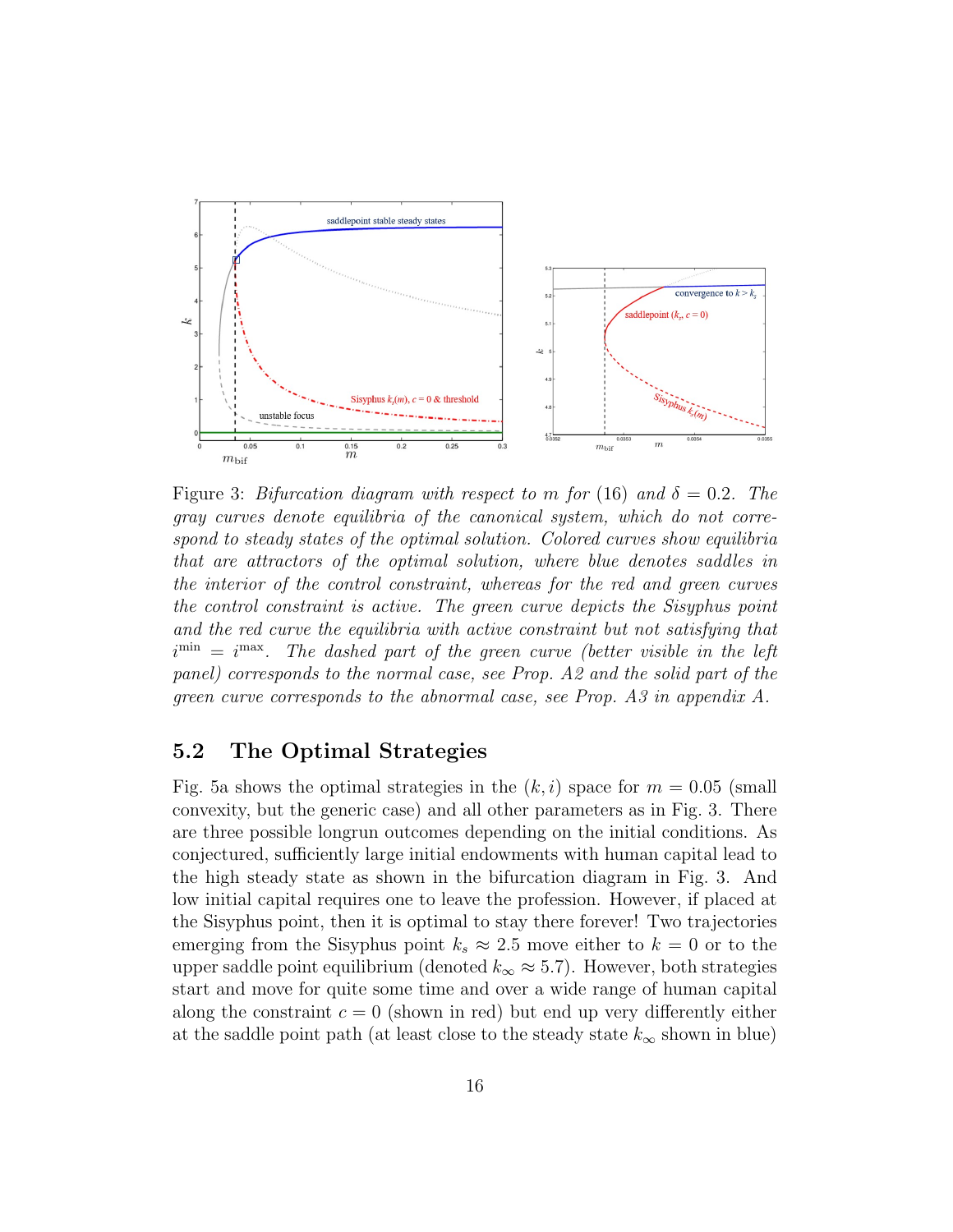

Figure 4: Bifurcation diagram w.r.t.  $\delta$  for (16) and  $m = 0.3$ . The colors indicate the optimal paths: convergence to the saddle point (blue), staying at the Sisyphus point (red, only visible in the enlargement on the right hand side) and converging to the origin (green, for all point below  $k_s(\delta)$ , red dashed).

or at another border solution ( $i = 0$  close to  $k = 0$ , in green). Fig. 5b shows the value function  $V(k)$  for the same case highlighting the steep, actually infinite, slope  $V' = \infty$  at  $k_s$ . This property is important from both an economic (see the discussion in the following subsection) and a mathematical point of view because of the violation of the assumption of normality, more precisely, the usually to 1 normalized coefficient  $\lambda_0$  of the objective in the Hamiltonian (11) turns 0 and the costate  $\lambda$  diverges to infinity. The details, including the numerical treatment of the abnormal case, are given in the Appendix. The Sisyphus point  $k<sub>s</sub>$  serves as a threshold that separates the two attractors,  $k \to 0$  and  $k \to k_{\infty} > 0$ , and ensures continuity of the control (investment) instead of the jump typically linked to such non-concave dynamic optimization problems. Furthermore, even if starting to the right hand side of the Sisyphus point and thus continuing with one's profession, then it is optimal to do so with minimal consumption (i.e., at the boundary,  $c = 0$ ) in order to invest the maximum possible subject to the impossibility of getting credit.

Fig. 6 shows the structural changes. At  $m = 0.03$ , which is below the case discussed above in Fig. 5, the optimal policy is to move to  $k = 0$  (to give up) for all initial conditions. An increase in the Matthew parameter to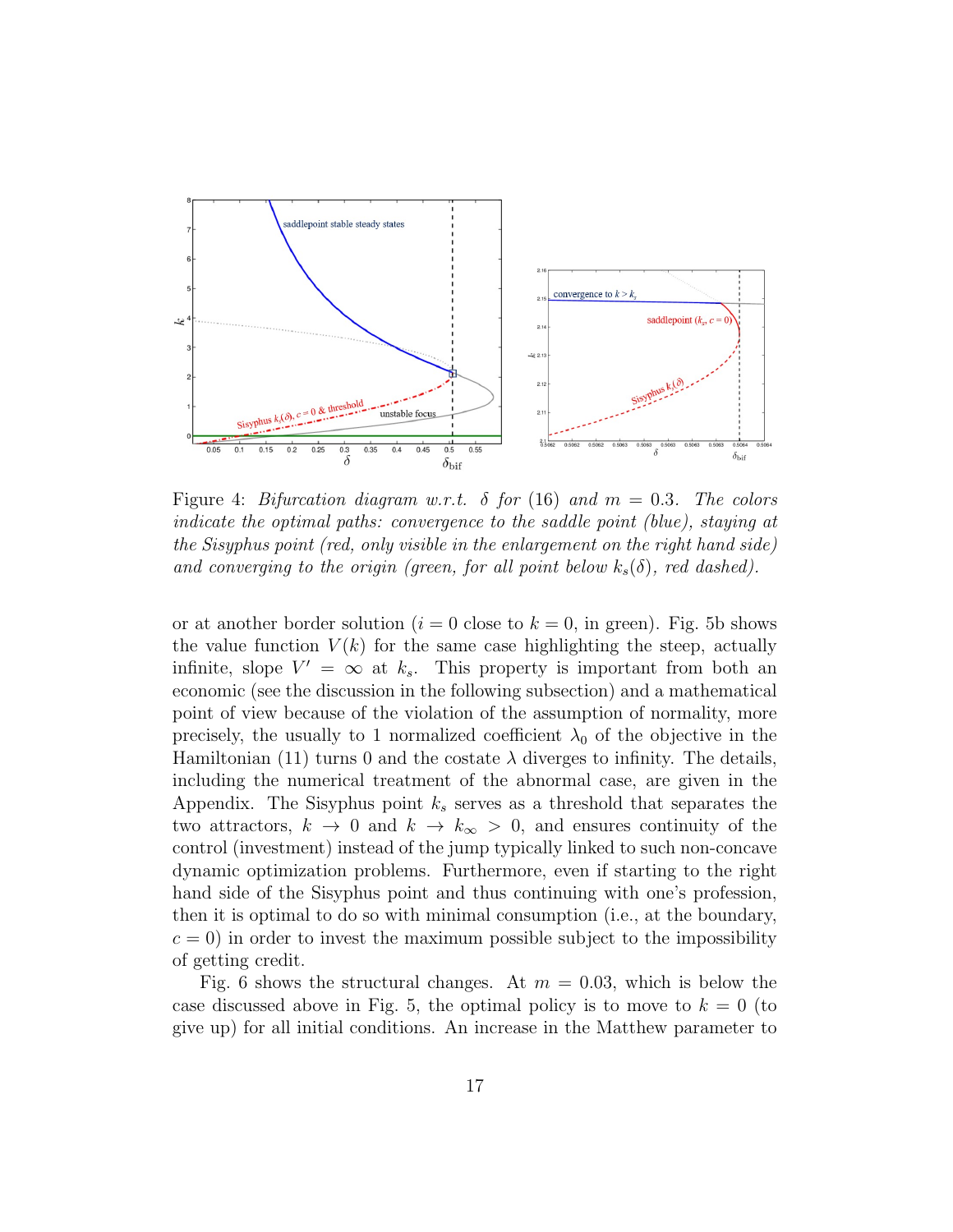

Figure 5: The generic optimal policy for (16) and  $(m, \delta) = (0.05, 0.2)$ . The state space (panel a) is separated by a threshold at the Sisyphus point  $k_s$ : to the left, optimal solution converges to zero and to right it is optimal to move to an interior equilibrium  $k_{\infty}$ . For  $k(0) = k_s$  it is optimal to stay put. The circles denote the equilibria and the color code refers to different (in)active constraints: blue no constraint is active, red if  $c = 0$  and green of  $i = 0$ . Panel (b) shows the value function  $V(k)$ .

 $m = 0.03527$  leads to an emergence of Sisyphus point along the optimal path, but it is then only passed on the way to the origin. Further increases of  $m$ render the high steady state feasible, which coincides with the Sisyphus point for  $m = 0.03531$ . That is, a positive steady state is optimal at least for initial capital exceeding the Sisyphus point,  $k_0 > k_s$ , but still at the boundary, i.e.,  $c = 0$ . Further increases of m move the higher steady state into the interior allowing for  $c > 0$  as shown in the example Fig. 5. Even larger Matthew effects, such the value of  $m = 0.3$  corresponding to the phase portrait in Fig. 2, render the high steady state attracting over a much wider range of initial conditions but may still require living at the boundary (see Fig. 2) unless endowed with large human capital.

#### 5.3 Economic Implications

The model and its simulations describe the returns to talents accounting for individual accumulation of human capital and the possibility of (very) high returns or none. It seems therefore applicable to arts and sports, and to some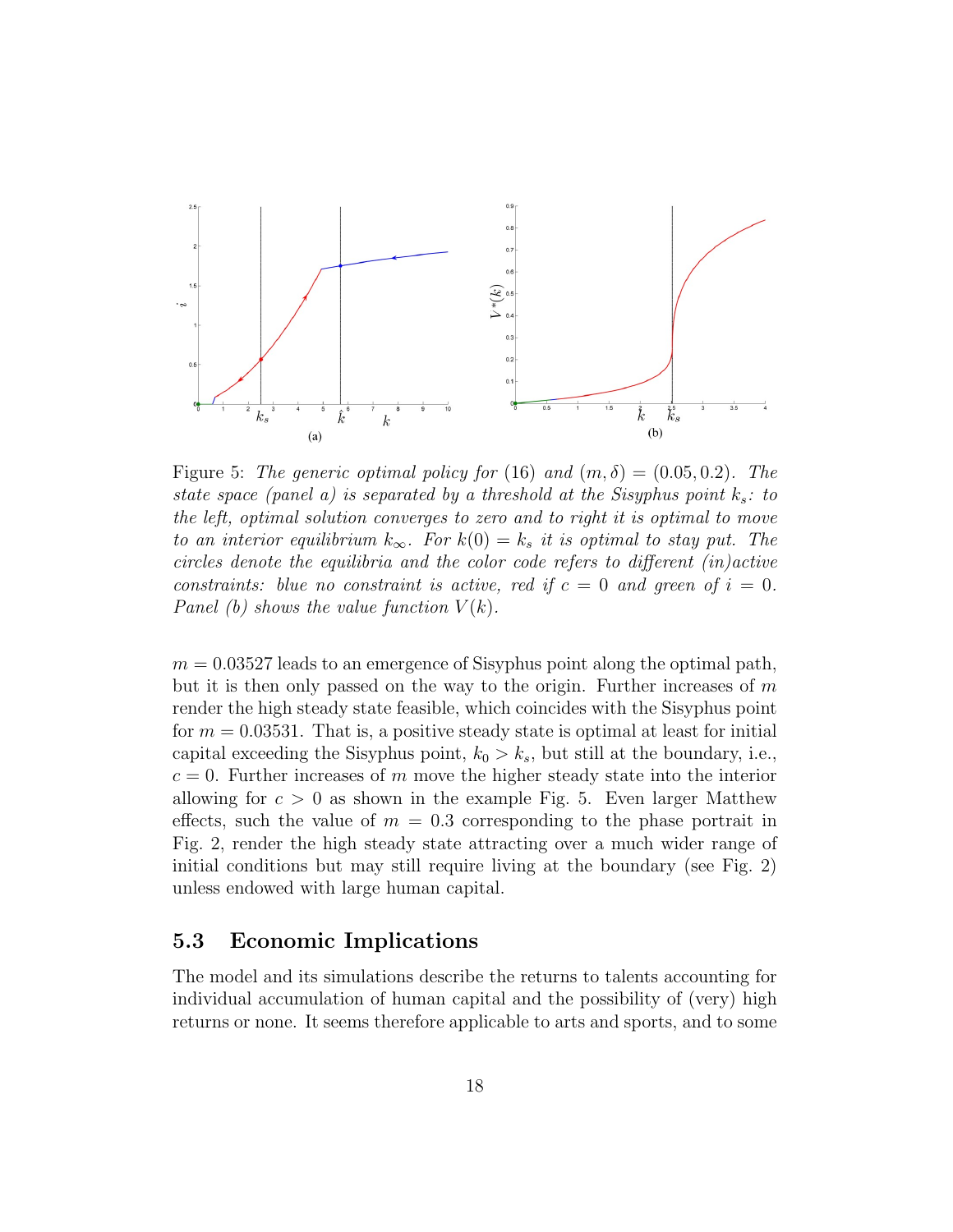

Figure 6: Structural change in the  $(k, i)$  space for (16) and  $\delta = 0.2$  and for m in the neighborhood of the lowest Sisyphus point (compare Fig. 3). Circles refer to equilibria, the colors to the different  $(in) active$  constraints: blue means no constraint is active, red indicates that the constraint  $c = 0$  is active and green  $i = 0$  is active.

extent also to science.

1. There always exists an area of initial conditions,  $k_0 \in [0, k_s]$ , for which there is no possibility to grow. This explains first of all why most do not enter particular fields of art, sport and science and why many of those who enter give up. It also suggests the possible need for scholarships in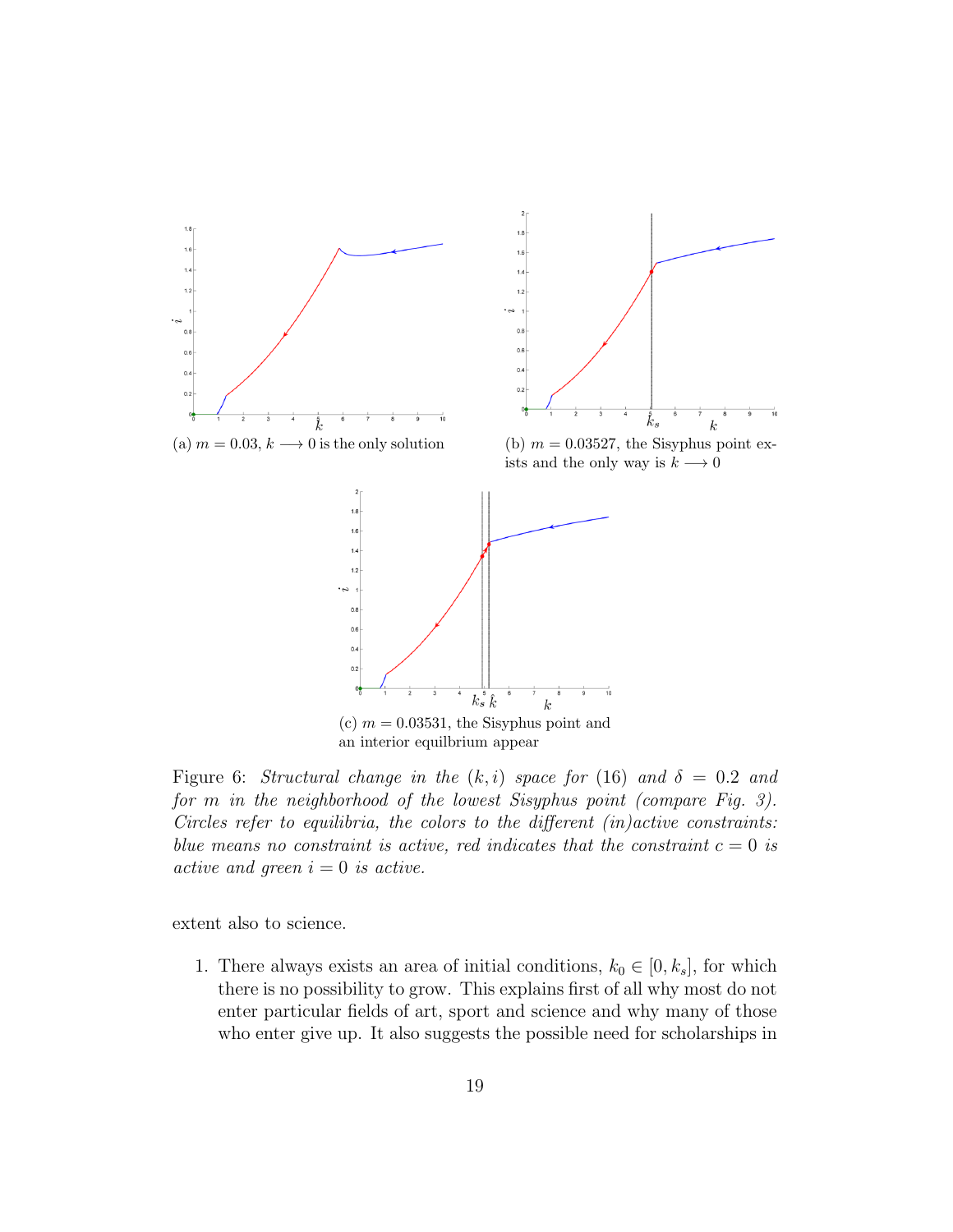order to foster young talents, artists, sportsmen and scientists, before they can make a living from the market's returns. If the duration of the scholarship is too short until the applicant matures, he gives up (actually, has to) and the talent is lost (over time). This implies that the share of lost talents depends on competition in a sector and on the availability of scholarships (public or private), which explains the dominance of the former Socialist economies in particular when the GDR (with a population less than a third) beat the FRG in terms of medals at many Olympic games.

- 2. Even if a talent is able to surpass the Sisyphus point, the following period is hard, because Fig. 5 and also Fig. 2 (for a different scenario) suggest that all returns have to be invested  $(c = 0)$  at this stage for quite some time. The reason is that the return to capital is very large in this domain (actually infinite at the Sisyphus point). This ascent is followed by a period of slow growth (blue line) towards the steady state along which the agent can already enjoy the fruits of his work and talent. The story of Martin Eden (by Jack London) explains this phenomenon very well. Many of the impressionists did not become rich during their creative time, only some and then afterwards. This explains also why in the past many artists and scientists came from wealthy and often noble families or depended on rich patrons or already famous men (e.g., Giotto on Cimabue) because of the need to self-finance the education.<sup>7</sup>
- 3. The bifurcation diagram w.r.t. depreciation  $\delta$  in Fig. 4 implies: A very low depreciation allows for unbounded growth (as in the AK-model of Rebelo, 1991), while no other steady state than the boundary solution,  $k \to 0$ , exists for high depreciation rates. This can explain the Matthew phenomenon that only few become successful contrary to the majority ending up with low productivity and no fame. Depreciation depends not only on personal abilities but also on trends (in science) and fashions (in arts, recall the fate of good naturalistic painters during the 20th century) that can depreciate one's particular kind of human capital. While in some fields (e.g., in some branches of mathematics) it is possible to use old knowledge, the need for particular skills changes very rapidly in others, for example, in informatics (people are forced

<sup>7</sup>De Vereaux (2018) suggests that artists who earn a higher wage will work fewer hours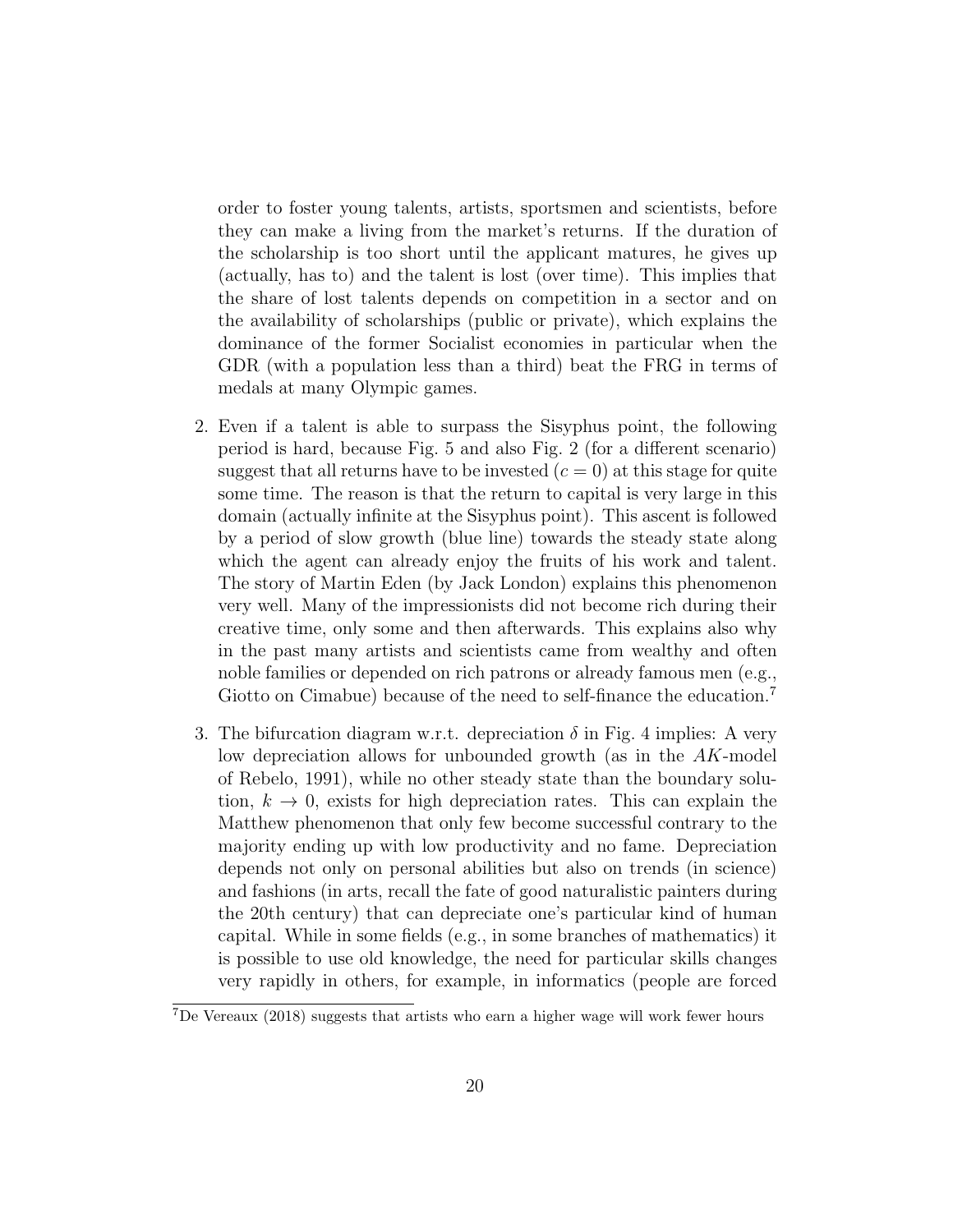to learn new versions of software every few years)<sup>8</sup>. Therefore, working in a field characterized by a low erosion of the usage of particular techniques renders a comparative advantage. However, this effect may be countered by excessive entry of young talents who prefer to enter a stable rather than a volatile field, just think of the many students flocking to literature and political science. The parameter b captures just the opposite to  $\delta$ , in fact, only  $b - \delta$  matters.

- 4. The bifurcation diagram in Fig. 3 w.r.t. the parameter  $m$ , which accounts for disproportional returns to human capital (and thus, reflects the Matthew effect, and the analysis of the corresponding optimal paths in Fig. 5 and Fig. 6 show: i) the location of the Sisyphus point shrinks as  $m$  grows; ii) the location of the upper saddle grows, but slowly, and so does the domain of attraction. However, the first effect is stronger. Indeed given the optimality of the high steady state the existence of the Sisyphus points ensures that  $k \to 0$  is optimal for sufficiently low endowments, at least for  $k_0 < k_s$ . Therefore, creators characterized by a larger value of  $m$  are able to survive even if starting at relatively low initial human capital. This outcome need not so much linked to human capital itself but could arise from the ability to sell or market one's talent or to have access to networks and to large markets.
- 5. Parameter h accounts for non-monetary utilities. It accounts and explains why some artists really go for their topic even if that means fighting for survival due to the lack of sufficient proceeds from their work. If  $h$  is low (i.e., this intrinsic motivation is not too high), then convergence to  $k = 0$  is the only option, while for a sufficiently high value of  $h$  it can be better to stay at the Sisyphus point.

## 6 Conclusions

We have formulated an intertemporal optimization problem about the career decisions of an individual talent (in arts, sports or science) accounting for the difficulty (more precisely, impossibility in our model) to take credit and the convex returns to human capital that capture the Matthew effect observed in different areas. The proposed model leads to multiple steady states and thus

 $8$ And that is why IAT<sub>E</sub>X is so successful, to save brains on that.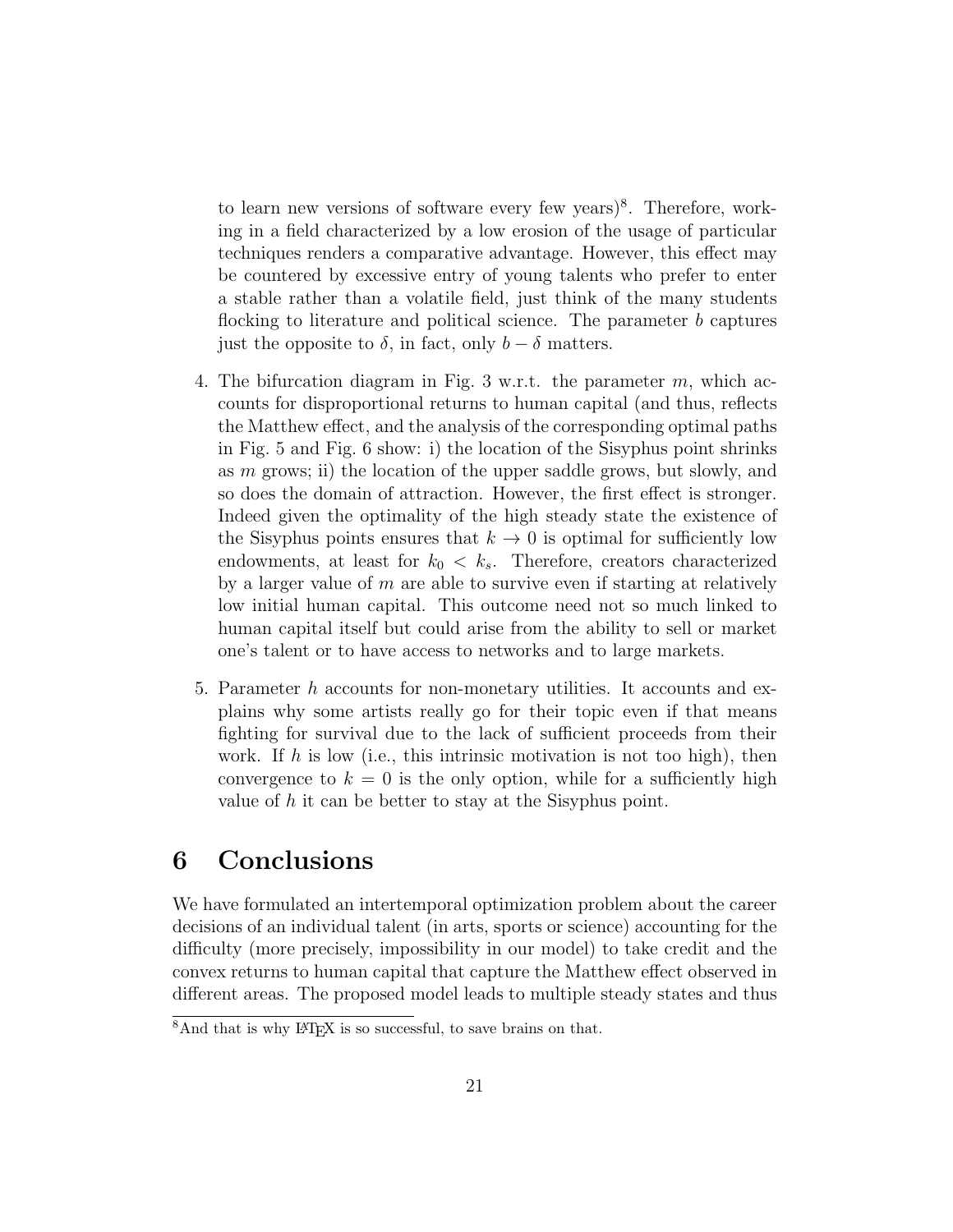to thresholds due to a non-concave maximization problem. Only sufficiently high initial values of human capital allow for convergence to the high (saddle point) equilibrium. Therefore, whether one should pursue or stop depends on initial conditions. The new and additional feature is the appearance of a Sisyphus point, i.e., a point at which consumption is at the subsistence level  $(c = 0)$ , because all proceeds must be invested in order to avoid the decline of human capital. And this point can be optimal (or not) and can determine the threshold. Furthermore, this constraint affects the outcome substantially: first, it eliminates otherwise feasible interior solutions; second, even if it is optimal staying in business, then it determines investment (over time and levels of human capital). This finding is in line with Caucutt and Lochner (2020) who show in an entirely different context that (life-cycle) borrowing constraints severely limit investments into human capital.

The model differs from previous socio-economic studies of thresholds by the emergence of new and special properties at a point that we call a Sisyphus point because it is associated with zero consumption. It can be optimal to stay at this point forever if the intrinsic benefit (the parameter  $h$ ) is sufficiently large and it can serve as a threshold between attractors to leaving (convergence to the origin of the state space) or to attaining a profitable outcome in one's profession. Therefore, Sisyphus points provide a sharp differentiation about the different career prospects and how they depend on initial human capital, e.g., in science after receiving a Ph.D. If the path to  $k = 0$  is the optimal (or the only viable) outcome for many, then it describes the Matthew effect and explains why some never publish a paper and quit science. This phenomenon is also observable in art (with teaching as an exit option for painters and musicians), in sports (e.g., offering tennis or skiing lessons after exiting) and for small businesses. The reason for this separation of outcomes is as follows. The reward grows always at  $k^2$ . The linear term dominates the necessary investments for capital expansion (i.e.,  $i > i^{min}$ ) at small levels of k while the quadratic term for large values  $k$  (see Fig. 1).

An initial jump,  $k_0 > k_s$ , corresponds to the following situation, e.g., in research: a young researcher publishes a nice paper already prior to receiving the Ph.D., which helps at the post-graduate job market and thereby reinforces further growth (e.g., landing at a famous institution). <sup>9</sup> Those less lucky, can choose between staying at their Sisyphus point or quitting (human

<sup>9</sup>However, things need not be that straightforward, because a recent article in The Economist (2019) argues that "if at first you do not succeed, try, try, try again".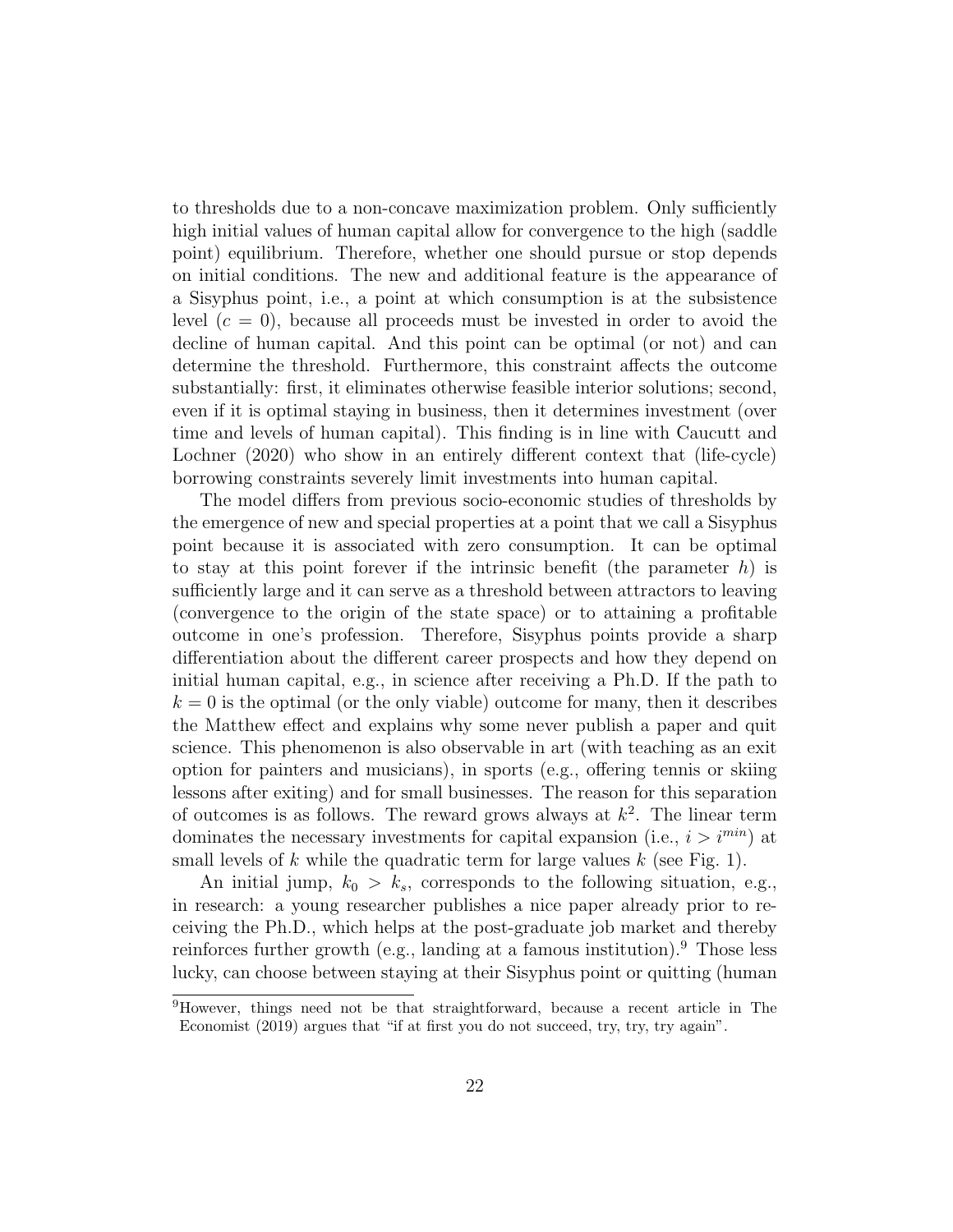capital converges to zero). Indeed, many young scientists face this problem and even relatively established scientists can temporarily find themselves in a Sisyphus trap; such outcomes are even more frequent in art.

The model presented in this paper can be extended into many directions. In terms of theory, a possible extension is for uncertainty (continuous as well as jumps) due to the presence of luck, in particular, in art and also in science, but less so in sports; another one is to try alternative formulations of both, the objective and the dynamic constraint. In terms of applications, this or related frameworks may provide insights into other fields and can lead to similar complex dynamic patterns including the possibility of Sisyphus points. In terms of economic policies, the existence of Sisyphus points can create socially unfavorable outcomes if too many talents cannot finance investment into their human capital due to credit constraints.

## A Appendix

#### Sisyphus point as an abnormal solution

We will explain the concepts of normality and abnormality in optimization problems. Therefore we start with a short excursion of a general finite dimensional constraint optimization problem, which in its simplest form writes as

$$
\max_{x \in \mathbb{R}} f(x) \tag{17a}
$$

$$
g(x) \ge 0,\tag{17b}
$$

where  $f : \mathbb{R}^n \to \mathbb{R}$  and  $g : \mathbb{R}^n \to \mathbb{R}^m$  are continuously differentiable functions. To identify a maximizer of problem (17) a necessary optimality condition is the Kuhn-Tucker criterion (Kuhn and Tucker, 1950). Let  $x^*$  be a maximizer of problem (17) and let

$$
L(x, \lambda) \coloneqq f(x) + \lambda^{\top} g(x) \tag{18a}
$$

be the Lagrangian function, then there exists  $\lambda \in \mathbb{R}^m$  satisfying

$$
L_x(x^*, \lambda) = 0 \tag{18b}
$$

$$
\lambda^{\top} g(x^*) = 0 \tag{18c}
$$

 $\lambda \geq 0.$  (18d)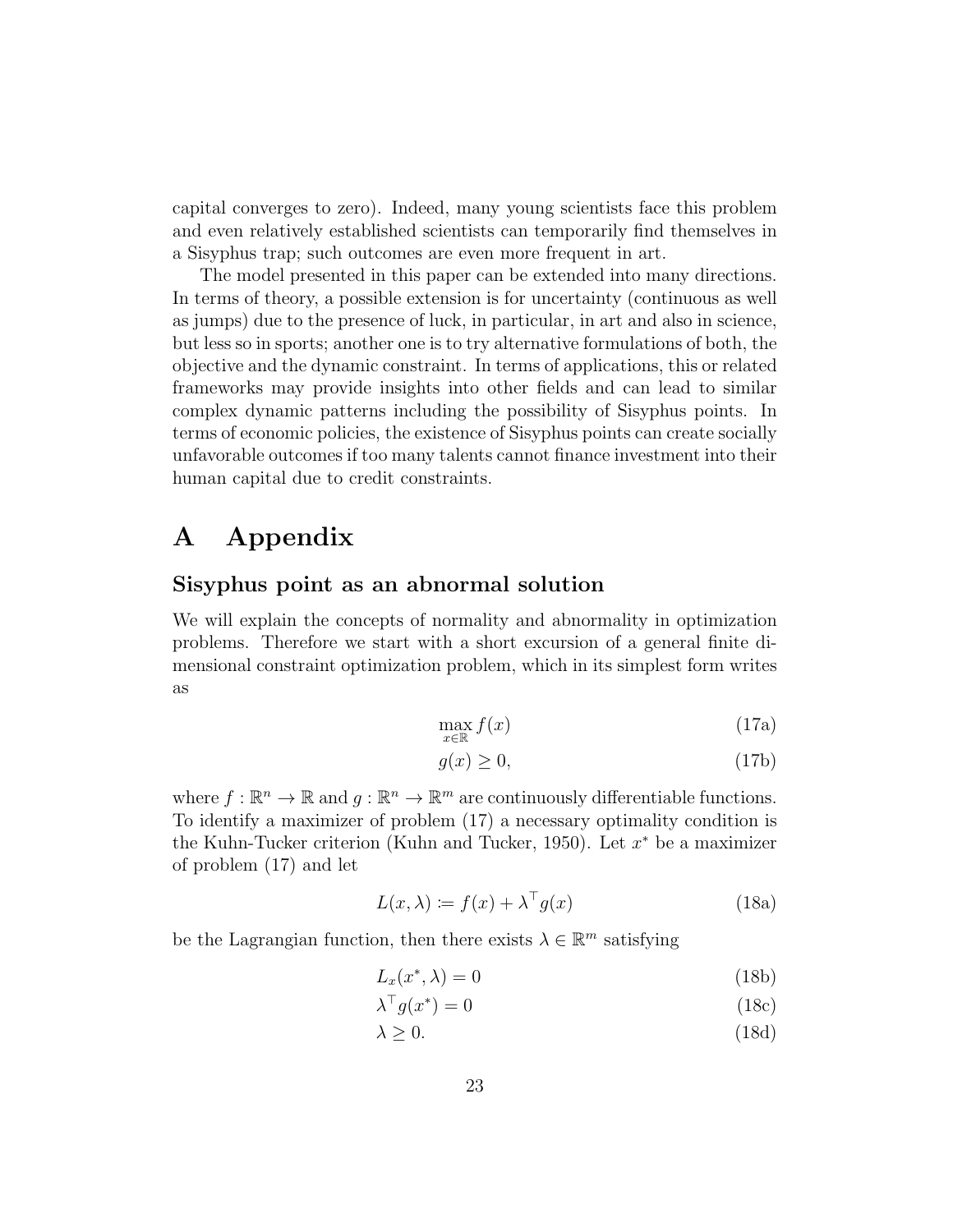But in general, without any further assumptions, so called constraint qualifications, the conditions (18c)-(18d) may fail. For the formulation of necessary optimality conditions without constraint qualifications conditions (18a)-(18d) hold only for the extended Lagrangian

$$
L(x, \lambda, \lambda_0) \coloneqq \lambda_0 f(x) + \lambda^\top g(x). \tag{19}
$$

Due to the linearity of the Lagrangian in the Lagrange-multipliers  $(\lambda_0, \lambda)$  we can divide by  $\lambda_0$  if  $\lambda_0 \neq 0$ . Thus, two cases can be distinguished, where either  $\lambda_0 = 1$  also called the *normal* case or  $\lambda_0 = 0$  the *abnormal* case.

The concepts of normality and abnormality of a problem also pass to the infinite dimensional case of optimal control problems. Halkin (1974) for example showed that for infinite time horizon problems with free end state the problem may not be normal.

Next we derive the necessary optimality conditions for the active constraint  $mk^2 + bk - i \geq 0$ , Eq. (3). Therefore we consider the Lagrangian

$$
L(k, i, \lambda, \nu, \lambda_0) = H(k, i, \lambda, \lambda_0) + \nu(mk^2 + bk - i)
$$
 (20)

where  $H(k, i, \lambda, \lambda_0)$  is the Hamiltonian (11). Then an optimal solution  $(k^*(\cdot), i^*(\cdot))$ , with active constraint, has to satisfy

$$
i^*(t) = i^\circ(k^*(t))
$$

with

$$
i^{\circ}(k) = mk^2 + bk.
$$
\n<sup>(21)</sup>

The condition  $L_i(k, i, \lambda, \nu, \lambda_0) = 0$  yields the Lagrangian multiplier

$$
\nu(k, \lambda, \lambda_0) = -\lambda_0 + \lambda(1 - 2a(mk^2 + bk)).
$$
\n(22)

The canonical system writes as

$$
\dot{k}(t) = i^{\circ}(t) - ai^{\circ}(t)^{2} - \delta k(t)
$$
\n(23)

$$
\dot{\lambda}(t) = r\lambda - L_k(k(t), i^{\circ}(k(t)), \lambda(t), \nu(k(t), \lambda(t), \lambda_0), \lambda_0)
$$
  
= 
$$
(r + \delta)\lambda(t) - \lambda_0(2k(t)m + b + h) - \nu(k(t), \lambda(t), \lambda_0)(2mk(t) + b)
$$
 (24)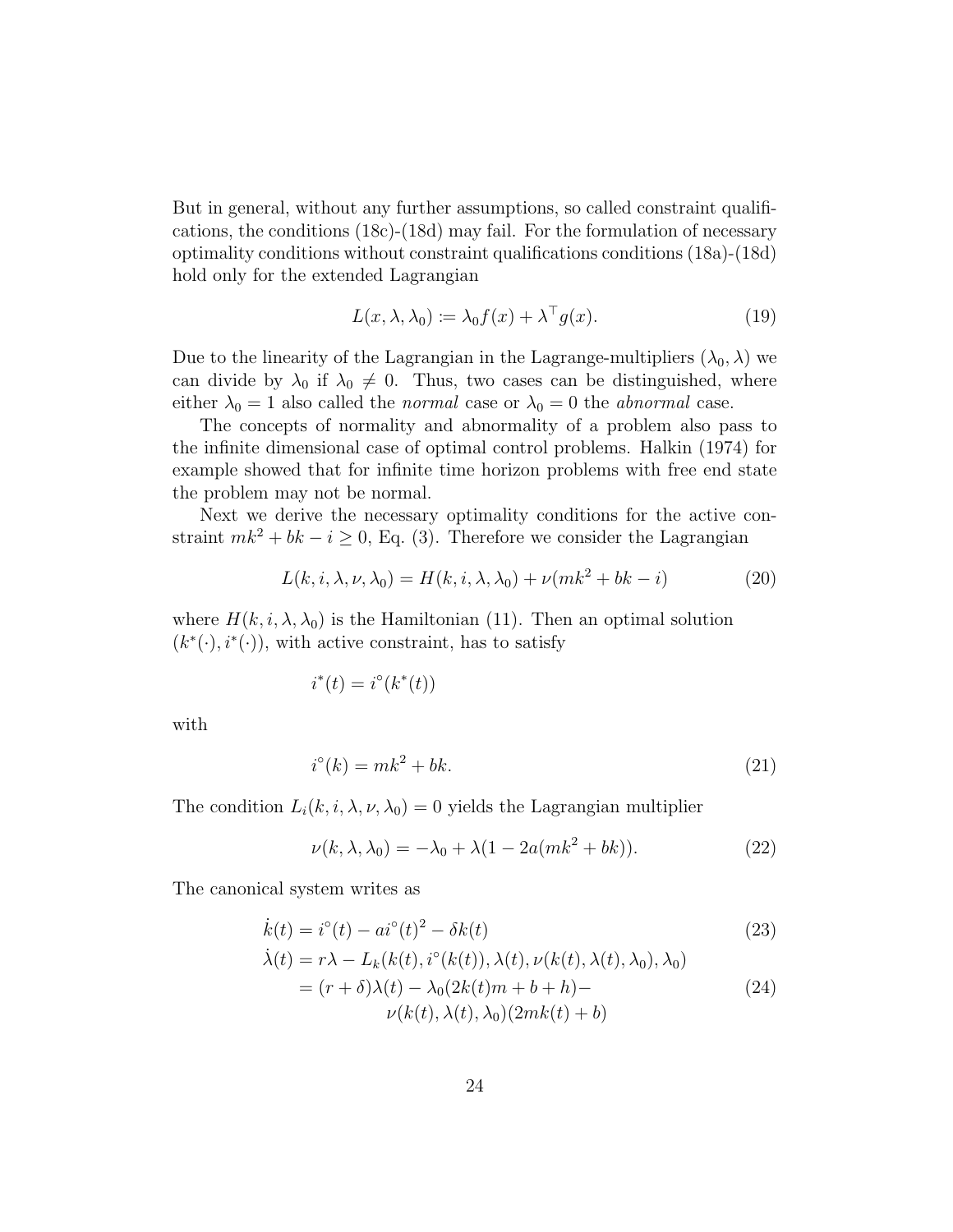together with the boundary conditions

$$
k(0) = k_0, \quad \text{and} \quad \lim_{t \to \infty} e^{-rt} \lambda(t) = 0. \tag{25}
$$

Let  $\lambda(\cdot)$  satisfy the canonical system Eqs. (23)–(25) at the optimal solution  $(k^*(\cdot), i^*(t))$ . Then additionally the Lagrangian multiplier has to satisfy the complementary slackness condition

$$
\nu(k^*(t),\lambda(t),\lambda_0)(mk^*(t)^2+bk^*(t)-i^*(t))=0
$$

and the non-negativity condition

$$
\nu(k^*(t), \lambda(t), \lambda_0) \ge 0. \tag{26}
$$

Subsequently, we consider the solution behavior in the vicinity of the Sisyphus point  $k_s$ , see Fig. 3a. Therefore we analyze the properties of the corresponding equilibrium  $(k_s, \lambda_s)$  in the state-costate space with

$$
\lambda_s = \frac{h}{r + \delta - (b + 2k_s m)(1 - 2ak_s(b + mk_s))}
$$
(27)

the zero of Eq.  $(24)$ .

Then we can distinguish two different cases. Firstly, if  $(k_s, \lambda_s)$  is an unstable node and secondly where it is a saddle. In the bifurcation diagram Fig. 3a the first case is depicted by a dashed (red) curve and the second case is depicted by a dashed-dotted (red) line.

The Lagrange multiplier (26) evaluated at the equilibrium  $(k_s, \lambda_s)$  is of particular importance. For simplicity we consider the case where  $(k_s, \lambda_s)$  is a hyperbolic equilibrium of the canonical system Eqs.  $(23)-(24)$ . An equilibrium is hyperbolic if no (real part of the) eigenvalue of the Jacobian, evaluated at the equilibrium, is zero.

**Proposition A1** Let  $(k_s, \lambda_s) \in \mathbb{R}^2$  be a hyperbolic equilibrium of the canonical system Eqs. (23)–(24) and  $\lambda_0 = 1$ . The equilibrium  $(k_s, \lambda_s)$  is a saddle iff the Lagrangian multiplier satisfies

$$
\nu(k_s, \lambda_s, \lambda_0) < 0. \tag{28}
$$

The eigenvalues  $\xi_{1,2}$  of the Jacobian at  $(k_s, \lambda_s)$  are

$$
\xi_1 = (b + 2k_s m)(1 - 2ak_s(b + mk_s)) - \delta > 0 \tag{29}
$$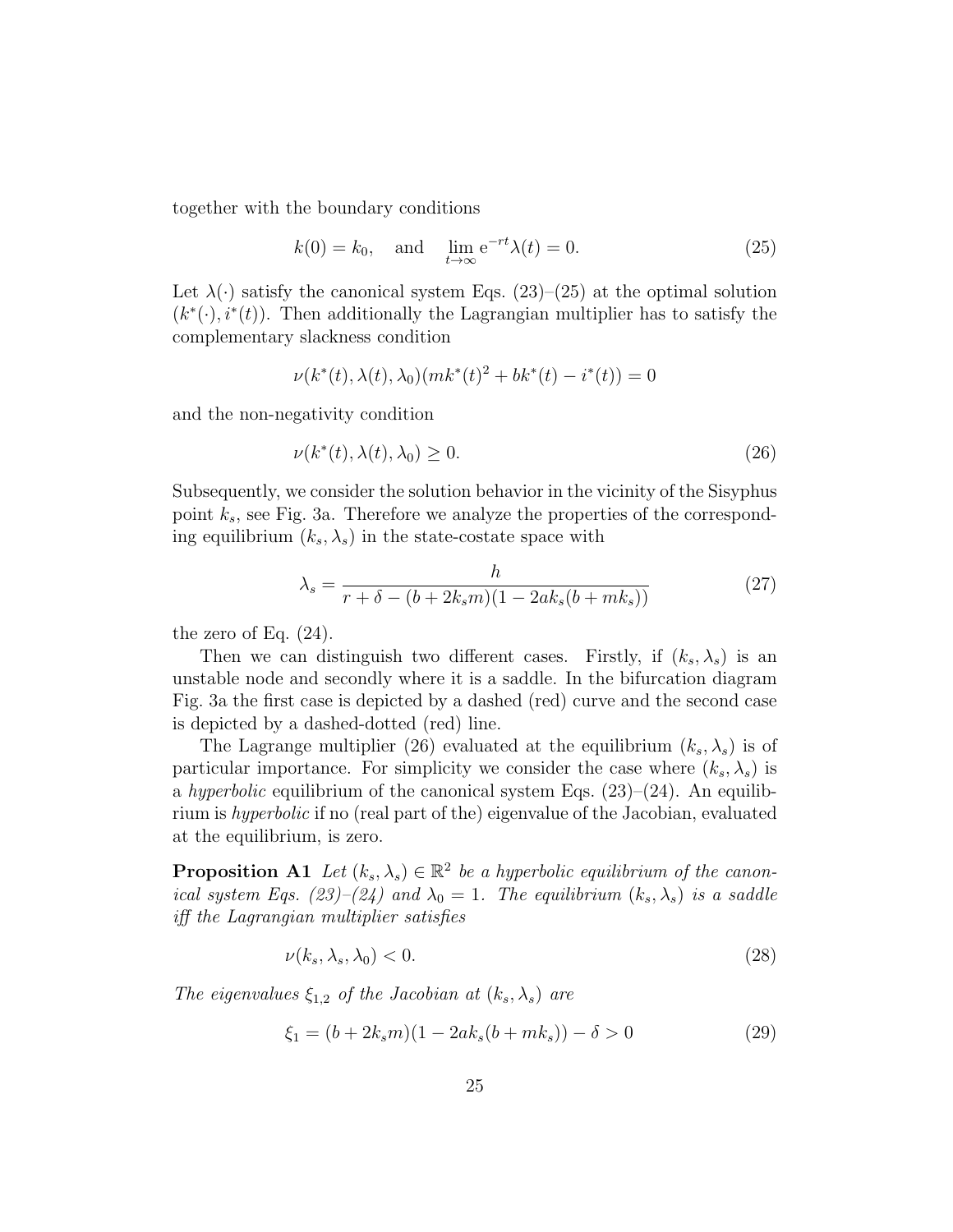and

$$
\xi_2 = r + \delta - (b + 2k_s m)(1 - 2ak_s(b + mk_s)) < 0 \tag{30}
$$

and the eigenvector related to  $\xi_2$  is

$$
v_2 = \begin{pmatrix} 0 \\ 1 \end{pmatrix} . \tag{31}
$$

**Proof** The Jacobian  $J_s$  at  $(k_s, \lambda_s)$  of the canonical system Eqs. (23)–(24) is of the form

$$
J_s = \begin{pmatrix} \Gamma(k_s) & 0\\ \Omega(k_s, \lambda_s) & r - \Gamma(k_s) \end{pmatrix}
$$

with

$$
\Gamma(k) \coloneqq (b + 2km)(1 - 2ak(b + mk)) - \delta.
$$

The eigenvalues  $\xi_{1,2}$  and corresponding eigenvectors  $v_{1,2}$  of  $J_s$  are

$$
\xi_1 = \Gamma(k_s), \quad \xi_2 = r - \Gamma(k_s)
$$
\n
$$
v_1 = \begin{cases}\n\left(\frac{r}{\Omega(k_s, \lambda_s)}\right) & \text{for } \Omega(k_s, \lambda_s) \neq 0 \\
1 & \text{for } \Omega(k_s, \lambda_s) = 0 \\
0 & \text{for } \Omega(k_s, \lambda_s) = 0\n\end{cases}
$$
\n
$$
v_2 = \begin{pmatrix} 0 \\ 1 \end{pmatrix}.
$$
\n(32)

First we show that  $\Gamma(k_s) > 0$ . Assume to the contrary that  $\Gamma(k_s) < 0$ , then  $r - \Gamma(k_s) > 0$  and  $(k_s, \lambda_s)$  is a saddle. In that case we find that due to Eq.  $(32)$  the stable path has a nonzero k component. Specifically, this means that there exist  $k_0 < k_s$  and  $\tilde{\lambda}$  such that the path  $(k(\cdot), \lambda(\cdot))$  with  $k(0) = k_0$ and  $\lambda(0) = \tilde{\lambda}$  satisfying the canonical system Eqs. (23)–(24) converge to  $(k_s, \lambda_s)$ . Since  $k_0 < k_s$  this implies  $\dot{k} |_{k_0} > 0$  contradicting the definition of  $k_s$ . Thus, we find  $\Gamma(k_s) > 0$ .

Therefore,  $(k_s, \lambda_s)$  is a saddle iff  $r - \Gamma(k_s) < 0$ . Equation (6) implies that

$$
i^{\max}(k_s) = mk_s^2 + bk_s < \frac{1}{2a}
$$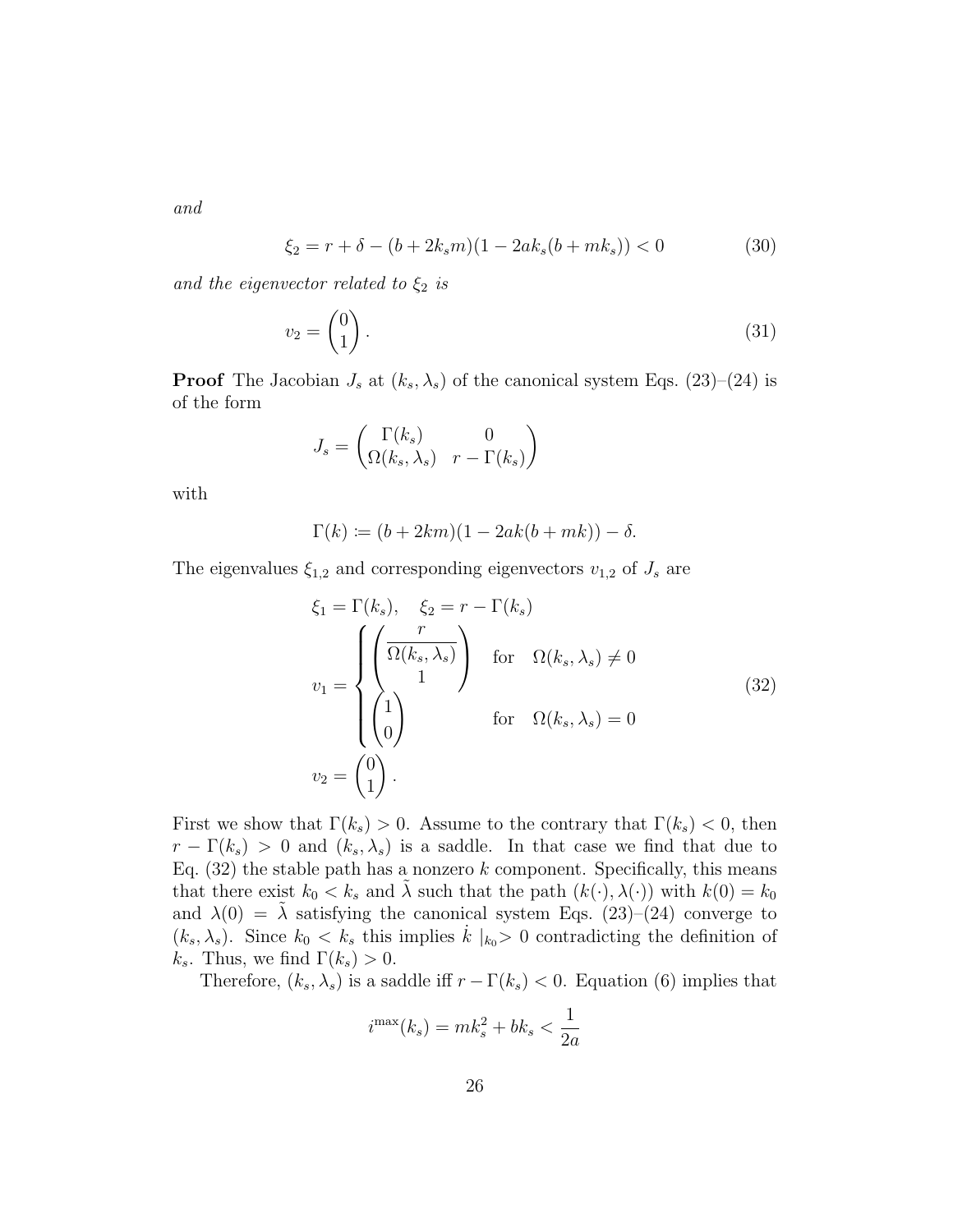and hence

$$
1 - 2a(mk_s^2 + bk_s) > 0.
$$

Using the expression of the equilibrium costate  $\lambda_s$  given by (27) and the expression for the Lagrangian multiplier (22) we find. The expression  $r \Gamma(k_s) < 0$  iff  $\lambda_s < 0$  and hence

$$
\nu(k_s, \lambda_s, 1) = -1 + \lambda_s (1 - 2a(mk_s^2 + bk_s)) < 0.
$$

This finishes the proof.  $\blacksquare$ 

Next, we define the optimized value function  $V^*(\cdot)$ . Let

$$
V(k(\cdot), i(\cdot)) \coloneqq \int_0^\infty e^{-rt} (mk(t)^2 + bk(t) - i(t) + hk(t)) dt
$$

then

$$
V^*(k_0) := \max_{i(\cdot)} V(k(\cdot), i(\cdot))
$$
  
0 \le i(t) \le mk(t)<sup>2</sup> + bk(t), t \ge 0,

where  $k(\cdot)$  and  $i(\cdot)$  satisfy the state dynamics (2), is called the *optimized value function* of problem  $(1)$ – $(3)$ .

We will also make use of the specific expression for the control value in the interior of the control region given by Eq. (12) and therefore define

$$
i^{\text{int}}(\lambda) \coloneqq \frac{\lambda - 1}{2a\lambda}.\tag{33}
$$

**Proposition A2** Let  $(k^*(\cdot), i^*(\cdot)) \equiv (k_s, i^{\circ}(k_s))$  be the optimal solution for problem (1)–(3) with  $k(0) = k_s$  and let  $(k_s, \lambda_s)$  be a hyperbolic node for  $\lambda_0 = 1$ and let

$$
i^{\text{int}}(\lambda_s) > i^{\text{max}}(k_s). \tag{34}
$$

Then the problem is normal, i.e.  $\lambda_0 = 1$ . Let  $V^*(k)$  be the optimized value function, then  $V^*(\cdot)$  is continuously differentiable in  $k_s$ . Specifically it satisfies

$$
\lim_{k \to k_s} \frac{\partial}{\partial k} V^*(k) = \lambda_s. \tag{35}
$$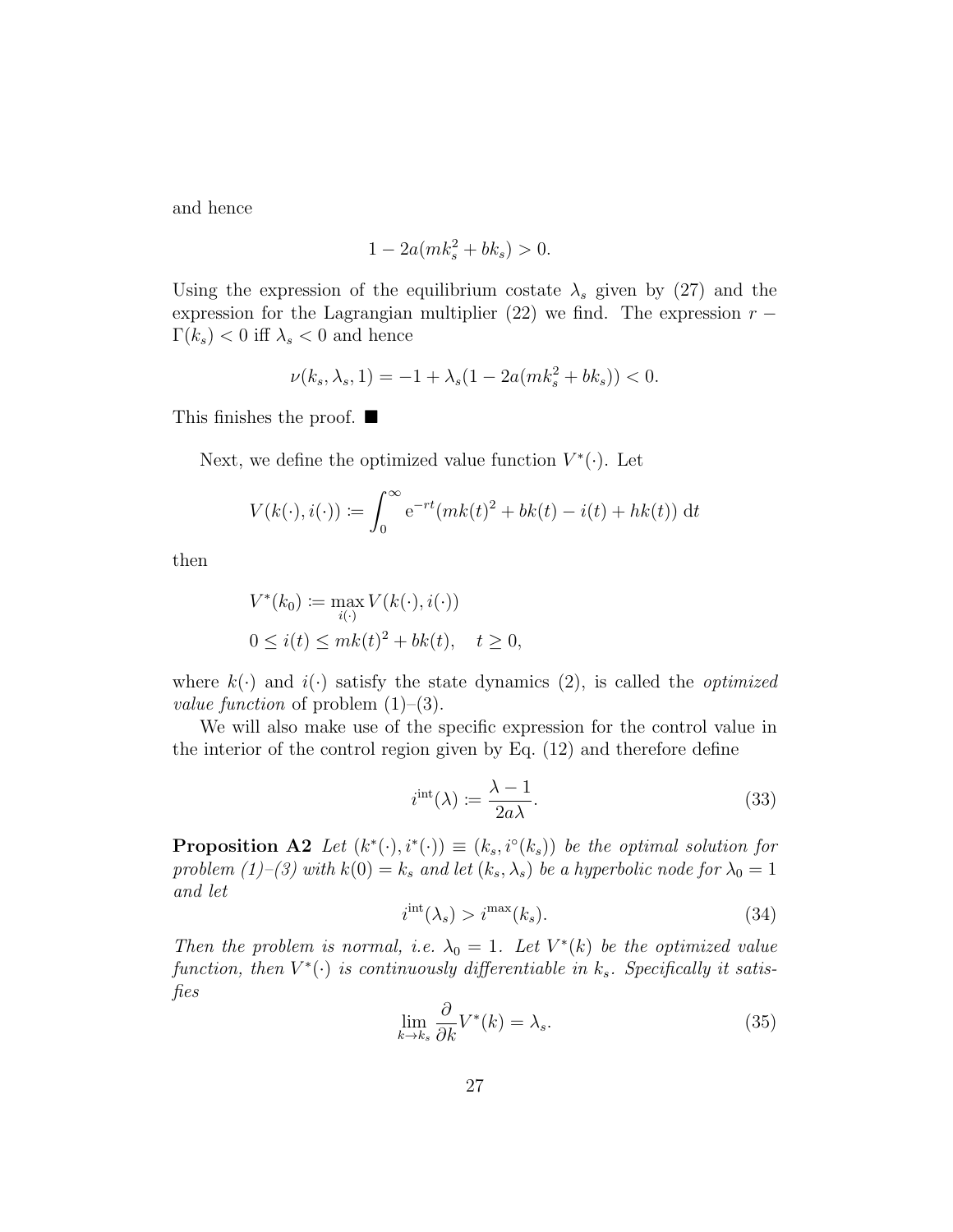Remark Property (34) states that the interior control value, given by the term (34), is not admissible at the Sisyphus point  $k_s$ .

Proof We make use of the following property for an optimal solution of problem  $(1)$ – $(3)$ . Let

 $(k^*(k_0, \cdot), i^*(k_0, \cdot))$ 

denote the optimal solution of problem  $(1)-(3)$  for  $k(0) = k_0$ . Then the following property holds

$$
\lim_{k_0 \to k_s} (k^*(k_0, \cdot), i^*(k_0, \cdot)) = (k^*(k_s, \cdot), i^*(k_s, \cdot)) = (k_s, i^{\max}(k_s))
$$

specifically, we have

$$
\lim_{k_0 \to k_s} i^*(k_0, 0) = i^{\max}(k_s).
$$

In the following we assume w.l.o.g.  $k_0 \geq k_s$ . Two cases have to be distinguished

$$
i^*(k_0, 0) < i^{\max}(k_s), \quad k_0 \neq k_s
$$

or there exists a  $\bar{k} > k_s$  such that

$$
i^*(k_0, 0) \begin{cases} < i^{\max}(k_s) \quad \text{for} \quad k_0 > \bar{k} \\ = & i^{\max}(k_s) \quad \text{for} \quad k_s \le k_0 \le \bar{k}. \end{cases}
$$

The first case can be excluded due to assumption (34). Since in that case the costate function  $\lambda(k_0, \cdot)$  corresponding to the optimal solution for  $k(0) = k_0$ satisfies

$$
\lim_{k_0 \to k_s} i^*(k_0, 0) = \lim_{k_0 \to k_s} i^{\text{int}}(\lambda(k_0, 0)) = i^{\text{int}}(\lambda_s) = i^{\text{max}}(k_s),
$$

which violates assumption (34),  $i^{int}(\lambda_s) > i^{max}(k_s)$ .

The second case implies that the costate function  $\lambda(k_0, \cdot)$  satisfies the adjoint equation (25) and hence

$$
\lim_{k_0 \to k_s} \lambda(k_0, \cdot) = \lambda_s,
$$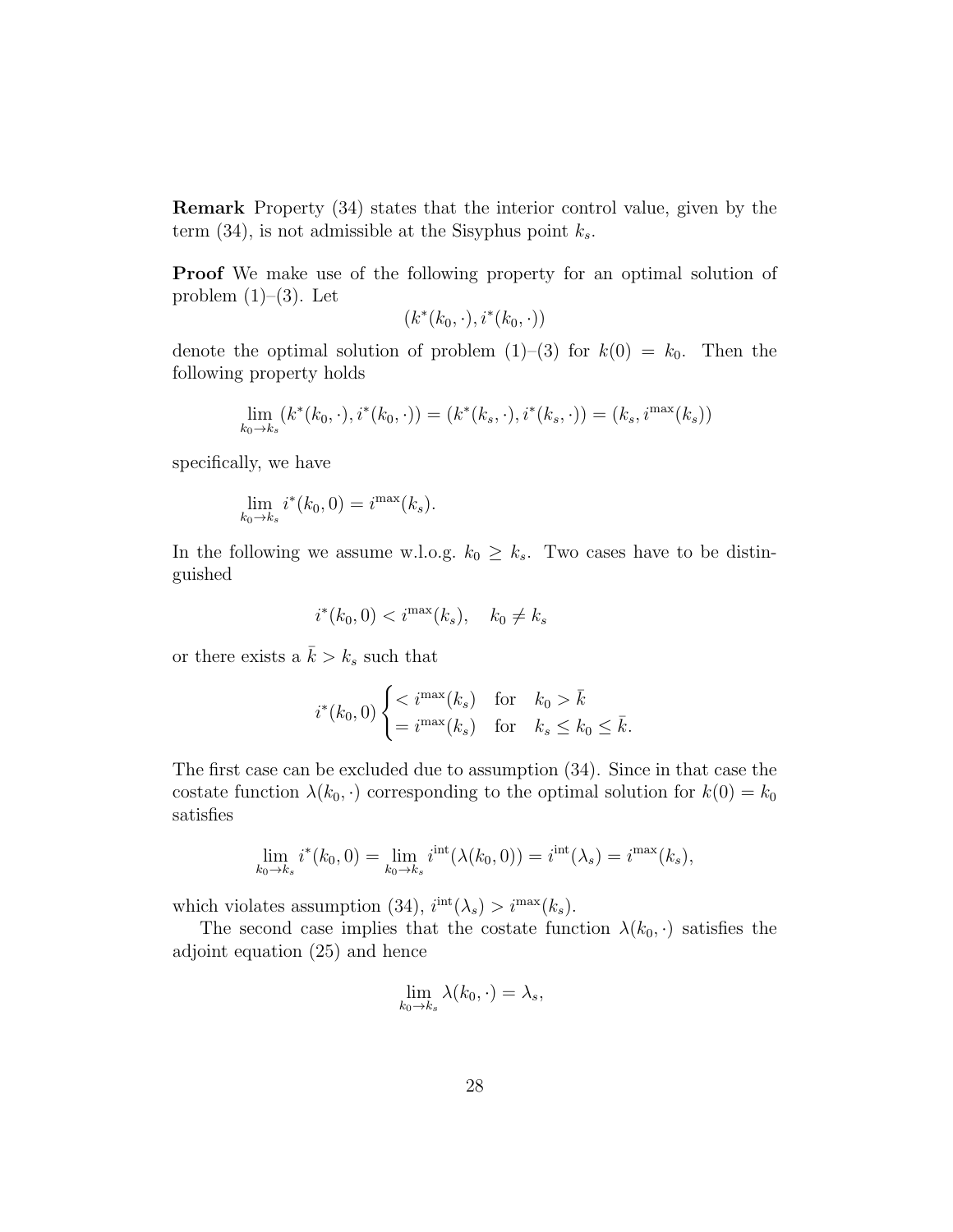or using the relation of the costate and the optimal value function,  $\frac{\partial}{\partial k}V^*(k) =$  $\lambda(k,0)$ 

$$
\lim_{k \to k_s} \frac{\partial}{\partial k} V^*(k) = \lambda_s,
$$

implying Eq. (35).

Moreover, we find that in the vicinity of  $k<sub>s</sub>$  the non-negativity of the Lagrange multiplier (26) is fulfilled

$$
\nu(k_0, \lambda(k_0, 0), 1) \ge 0, \quad k_s < k_0 < \bar{k}
$$

and hence

$$
\lim_{k_0 \to k_s} \nu(k_0, \lambda(k_0, 0), 1) = \nu(k_s, \lambda_s, 1) \ge 0,
$$

proving that  $(k_s, \lambda_s)$  satisfies the necessary optimality conditions for  $\lambda_0 = 1$ and hence the problem is normal. This finishes the proof.  $\blacksquare$ 

If the Sisyphus point and the related control are the optimal equilibrium solution but  $(k_s, \lambda_s)$  is a saddle the following proposition holds.

**Proposition A3** Let  $(k^*(\cdot), i^*(\cdot)) \equiv (k_s, i^{\circ}(k_s))$  be the optimal solution for problem (1)–(3) with  $k(0) = k_s$  and let  $(k_s, \lambda_s)$  be a saddle for  $\lambda_0 = 1$ . Then the problem is abnormal i.e.  $\lambda_0 = 0$ .

Let  $V^*(k)$  with  $|k - k_s| < \varepsilon$  be the optimized value function, then  $V^*(\cdot)$  is not Lipschitz continuous in  $k_s$ . Specifically it satisfies

$$
\lim_{k \to k_s, k \neq k_s} \frac{\partial}{\partial k} V^*(k) = \infty.
$$
\n(36)

For  $\lambda_0 = 0$  the point  $(k_s, 0)$  is a saddle of the canonical system Eqs. (23)–  $(24)$ .

Proof Repeating the first part of the proof of Prop. A2 we find the two cases an optimal solution in the vicinity of  $k_s$  can satisfy

$$
i^*(k_0, 0) \begin{cases} < i^{\max}(k_s) \quad \text{for} \quad k_0 > k_s \\ = & i^{\max}(k_s) \quad \text{for} \quad k_0 \le k_s. \end{cases}
$$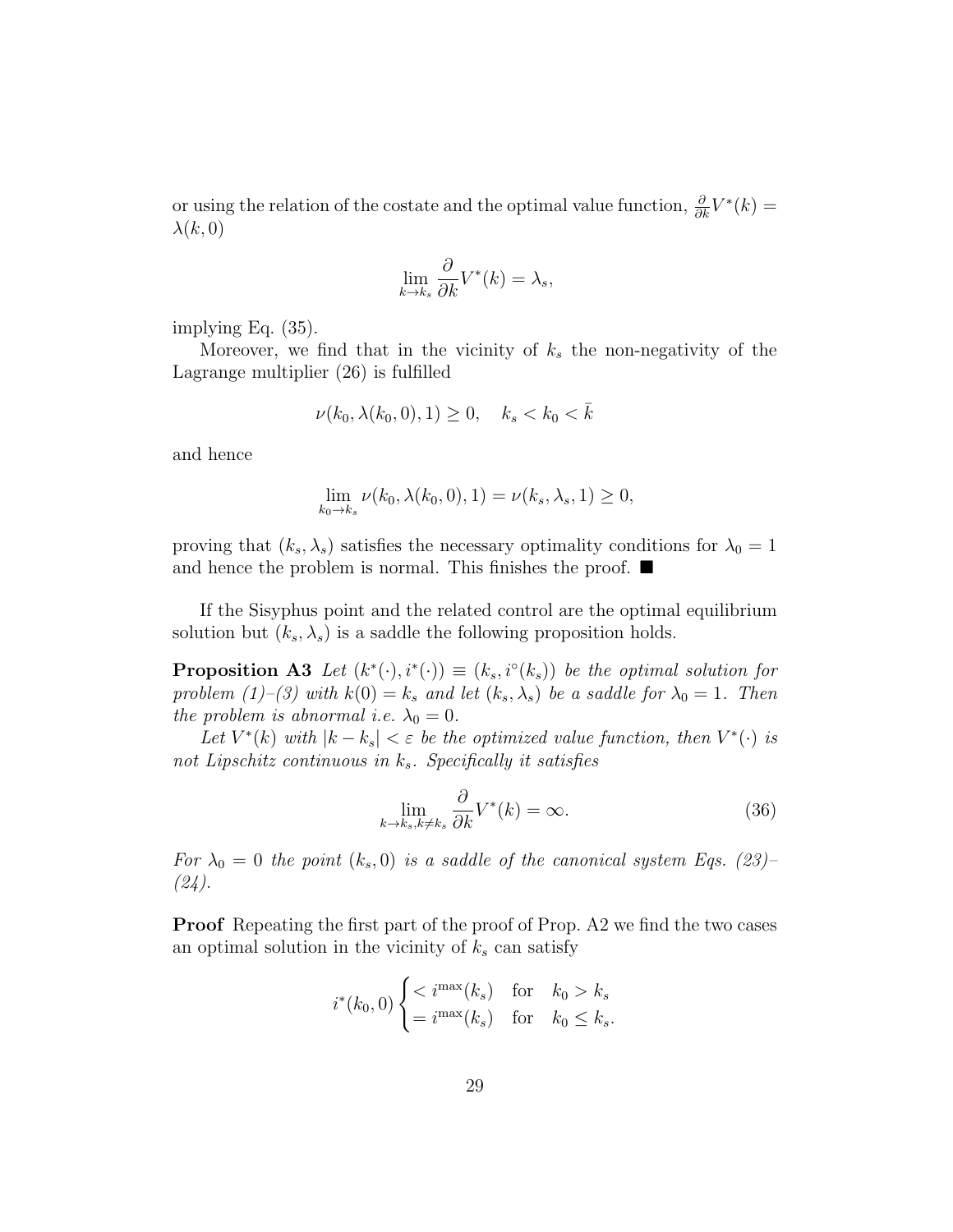The first case

$$
i^*(k_0, 0) < i^{\max}(k_s), \quad k_0 \neq k_s \tag{37}
$$

can be excluded. Since in Prop. A1 we showed that if  $(k_s, \lambda_s)$  is a saddle, the Lagrange multiplier is negative. But from Eq. (37) and the slackness condition it follows that

$$
\nu(k_0, \lambda(k_0, 0), 1) = 0
$$

and hence

$$
\lim_{k_0 \to k_s} \nu(k_0, \lambda(k_0, 0), 1) = \nu(k_s, \lambda_s, 1) = 0
$$

which violates

$$
\nu(k_s, \lambda_s, 1) < 0.
$$

For this argument we used the continuity of the Lagrange multiplier, which is a result of the uniqueness of the control value in the Hamilton maximizing condition

$$
i^*(t) = \operatorname{argmax} H(k^*(t), i, \lambda(t), \lambda_0), \quad \text{with} \quad 0 \le i \le mk^*(t)^2 + bk^*(t).
$$

Thus, in the neighborhood of  $k<sub>s</sub>$  the costate functions  $\lambda(k_0, \cdot)$  satisfy the adjoint equation (24) and due to the properties of the saddle  $(k_s, \lambda_s)$  derived in Prop. A1 we find

$$
\lim_{k_0 \to k_s} \lambda(k_0, 0) = \infty,
$$

or using the relation of the costate and the optimal value function,  $\frac{\partial}{\partial k}V^*(k) =$  $\lambda(k,0)$ 

$$
\lim_{k \to k_s} \frac{\partial}{\partial k} V^*(k) = \infty,
$$

which implies that the optimal objective value is not Lipschitz continuous in  $k_s$ .

To prove the abnormality of the problem we first state that  $(k_s, \lambda_s)$  do not satisfy the necessary optimality conditions, since the Lagrange multiplier is negative. Assume that we choose some  $\lambda(k_s, 0)$  such that

$$
\nu(k_s, \lambda(k_s, 0), 1) \ge 0.
$$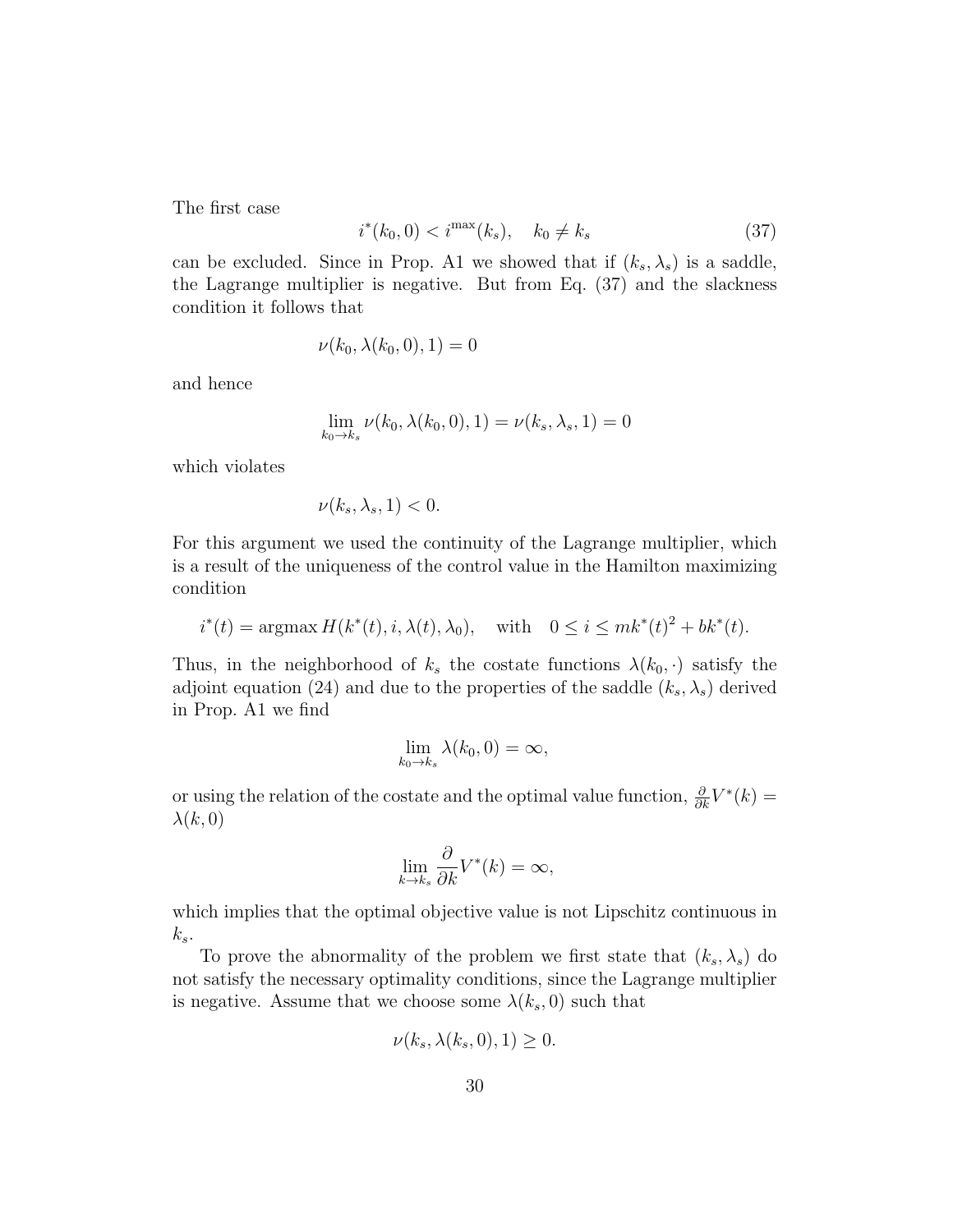Since  $\{(k_s, \lambda): \lambda \in \mathbb{R}\}\$ is the stable manifold of  $(k_s, \lambda_s)$  this implies the existence of some time  $\tau(\lambda(0))$  such that for all  $t > \tau(\lambda(0))$  the Lagrange multiplier evaluated at the costate function  $\lambda(k_s, \cdot)$  fulfills

$$
\nu(k_s, \lambda(k_s, t), 1) < 0
$$

and hence violates the necessary optimality conditions. Consequently the necessary optimality conditions for the optimal solution  $(k_s, i^{\max}(k_s))$  are only satisfied for  $\lambda_0 = 0$  and therefore the problem is abnormal.

Setting  $\lambda_0 = 0$  we find that  $(k_s, 0)$  is a saddle of the canonical system and hence for every initial  $\lambda(0) > 0$  the necessary optimality conditions are satisfied, specifically

$$
(\lambda(\cdot),\lambda_0)\neq 0.
$$

This finishes the proof.  $\blacksquare$ 

Remark An interpretation of abnormality of the problem in the Sisyphus point in economic terms can be the following. In the Sisyphus point the optimal control is on the edge. There is no other possibility than to choose  $i^{\max}(k_s)$  and the slightest change in the state value yields a sharp (infinite) relative increase/decrease in the optimal profit.

In our numerical examples presented in Sec. 5.1 there is a small region  $m \in (0.0352 \ldots, 0.0353 \ldots),$  where  $(k_s, \lambda_s)$  is an unstable node and Prop. A2 applies, see Fig. A.1a. For parameter values  $m > 0.0353...$  the equilibrium  $(k_s, \lambda_s)$  is a saddle and Prop. A3 applies, see Fig. A.1b.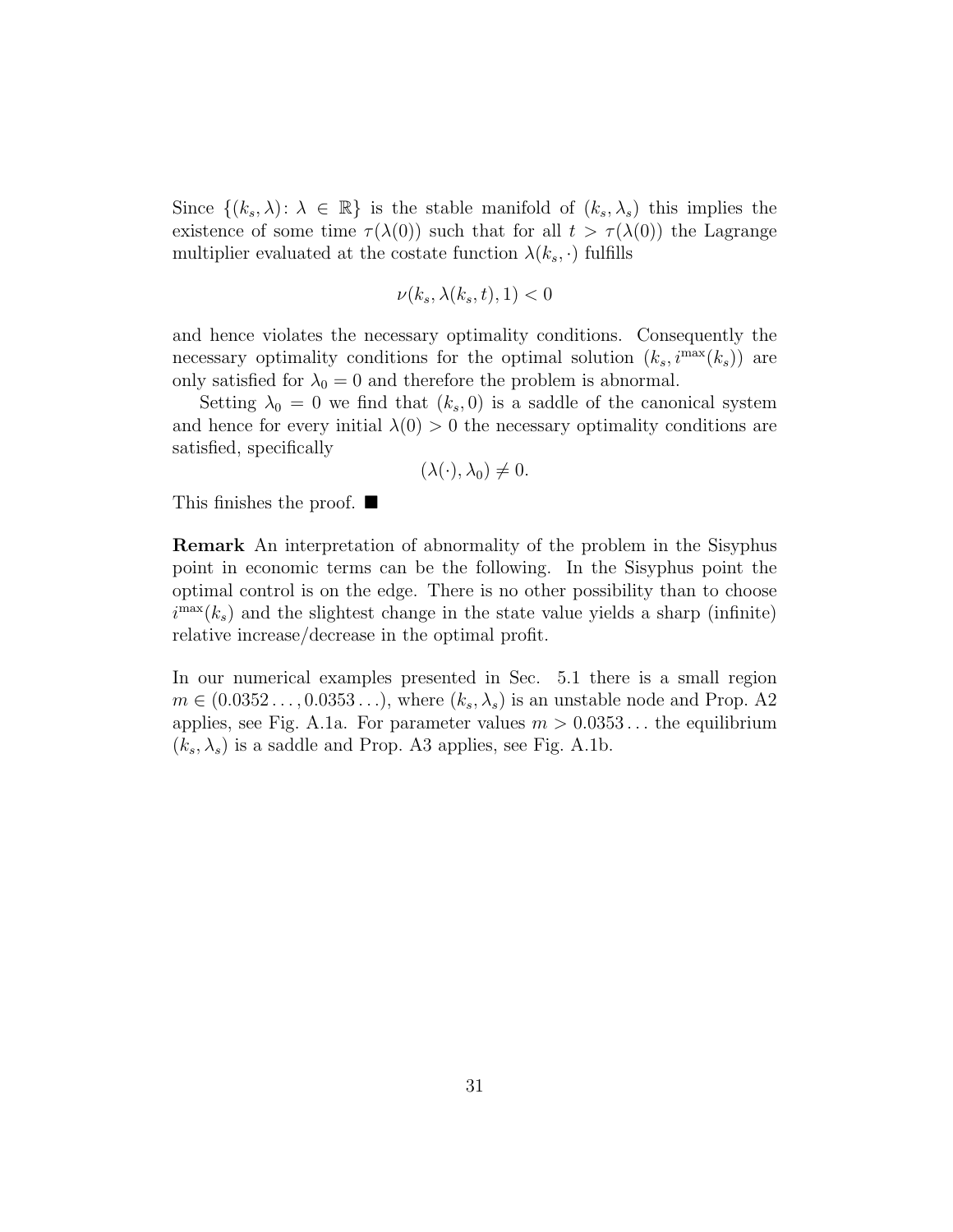

Figure A.1: In panel (a) the equilibrium  $(k_s, \lambda_s)$  is an unstable node (see Prop. A2) and the problem for  $k(0) = k_s$  is normal. In panel (b) the equilibrium  $(k_s, \lambda_s)$  is a saddle (see Prop. A3) and the problem for  $k(0) = k_s$  is abnormal. The parameter values are taken from (16).

## References

- Azoulay, P., Stuart, T., and Wang, Y. (2013). Matthew: Effect or fable? Management Science, 60(1):92–109.
- Barro, R. J. and Sala-i Martin, X. (1995). Economic Growth. McGraw-Hill.
- Bask, M. and Bask, M. (2015). Cumulative (dis)advantage and the Matthew effect in life-course analysis. PLOS ONE,  $10(11):1-14$ .
- Bénabou, R. and Tirole, J. (2006). Incentives and prosocial behavior. American Economic Review, 96(5):1652–1678.
- Brock, W. and Dechert, W. (1985). Dynamic Ramsey pricing. International Economic Review, 26(3):569–591.
- Burroughs, C. (2018). \$90 million painting sale makes David Hockney the world's most expensive living artist. https: //markets.businessinsider.com/news/stocks/the-world-has-anew-most-expensive-living-artist-2018-11-1027734149. Accessed on 23.06.2020.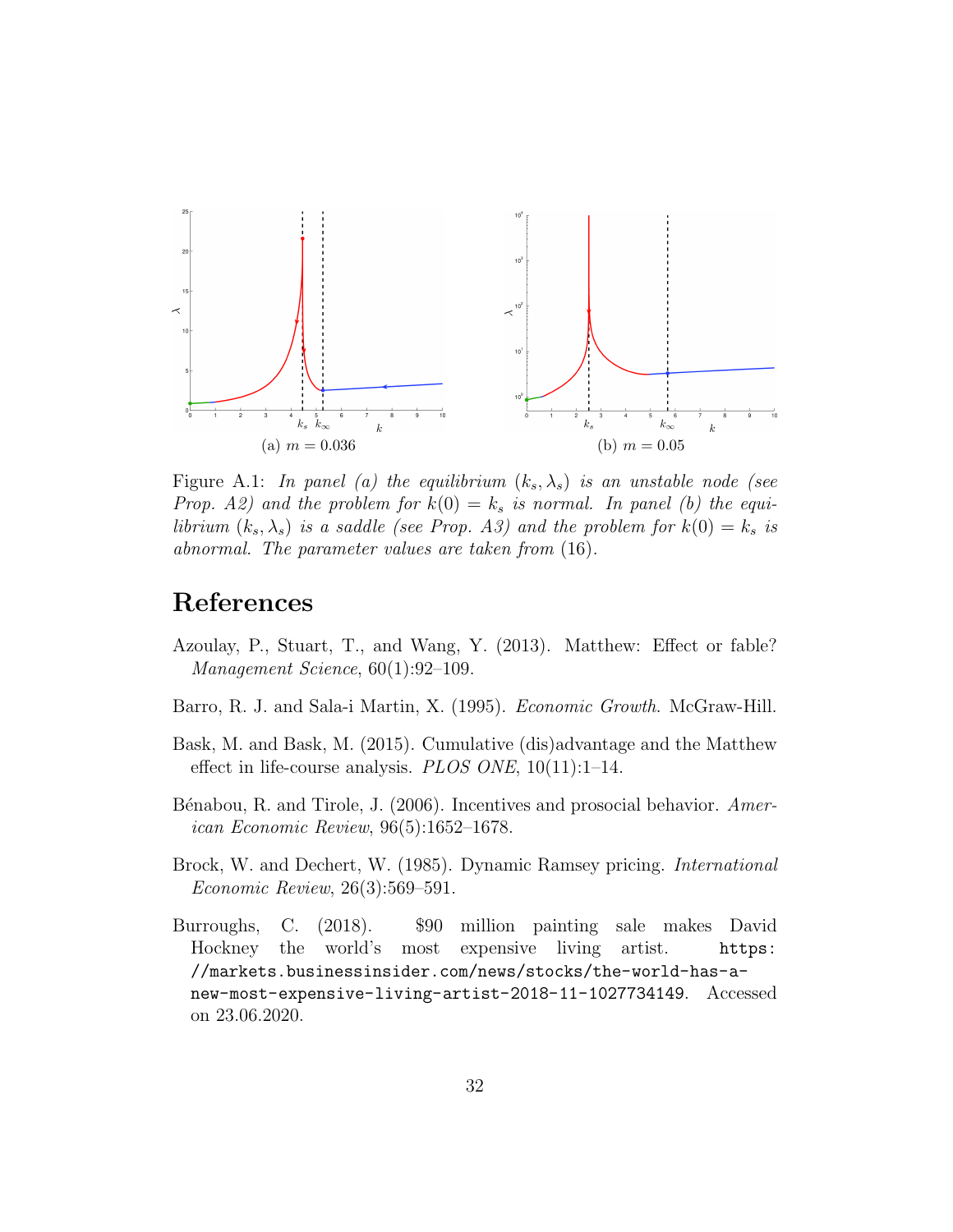- Caucutt, E. M. and Lochner, L. (2020). Early and late human capital investments, borrowing constraints, and the family. Journal of Political Economy,  $128(3):1065-1147$ .
- De Vereaux, C. (2018). Arts and Cultural Management: Sense and Sensibilities in the State of the Field. Routledge.
- El-Hodiri, M. A. (1971). Constrained Extrema Introduction to the Differentiable Case with Economic Applications. Springer-Verlag.
- Grass, D. (2012). Numerical computation of the optimal vector field in a fishery model. Journal of Economic Dynamics and Control, 36(10):1626– 1658.
- Grass, D., Caulkins, J. P., Feichtinger, G., Tragler, G., and Behrens, D. A. (2008). Optimal Control of Nonlinear Processes: With Applications in Drugs, Corruption, and Terror. Springer-Verlag, Berlin.
- Halkin, H. (1974). Necessary conditions for optimal control problems with infinite horizons. Econometrica, 42(2):267–272.
- Hartl, R. F. and Kort, P. M. (2004). Optimal investments with convexconcave revenue: a focus-node distinction. Optimal Control Applications and Methods, 25(3):147–163.
- Hartl, R. F., Kort, P. M., Feichtinger, G., and Wirl, F. (2004). Multiple equilibria and thresholds due to relative investment costs. Journal of Optimization Theory and Applications, 123(1):49–82.
- Hof, F. X. and Wirl, F. (2008). Wealth induced multiple equilibria in small open economy versions of the Ramsey model. *Homo Oeconomicus*,  $25(1):107-128.$
- Kazakina, K. (2019). Mnuchin's Art-dealer Dad Nabs \$91 Million Record Koons Bunny. https://www.bloomberg.com/news/articles\\/2019- 05-16/steel-rabbit-by-koons-sells-for-record-91-million-atauction. Accessed on 11.03.2020.
- Levitt, S. D. and Venkatesh, S. A. (2000). An economic analysis of a drugselling gang's finances. Quarterly Journal of Economics, 115(3):755–789.